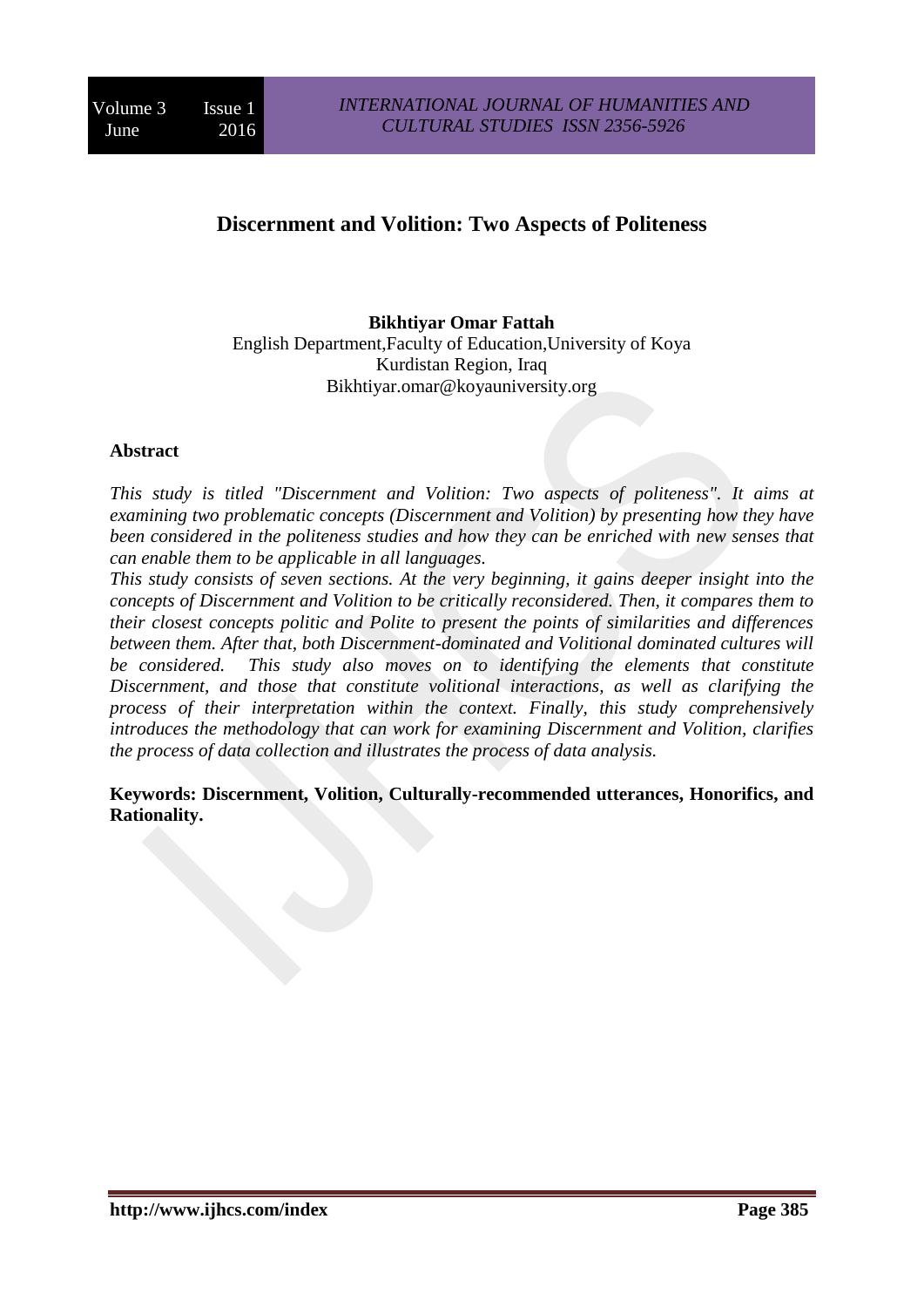## **1. Introduction**

Discernment and Volition are two aspects of language use that they function as two bases of making polite interactions. The first is associated with the impact of culture on interactions, and the latter with the interactants' freedom of choice. The advent of these two concepts dates back to the eighties of the last century, when they were introduced by (Hill et al.,1986) in their study "Universals of Linguistic Politeness: Quantitative Evidence from Japanese and American English". Ide (1989) further developed these two concepts to challenge Brown and Levinson's (1978,1987) universalistic approach which associates the production of politeness with a strategic observance of certain communicational rules or maxims. Intrinsically, Japanese linguists formulated Discernment and Volition to make a distinction between two different ways of producing polite interactions: the one that draws on applying a specific system (such as using honorifics), or using culturally recommended patterns, and the one that results from interactants' choice of a suitable strategy.

Recently in (2013), Dániel Kádár and Sara Mills have published a remarkable study that aims at re-theorizing the notion of Discernment. This reconsideration by Kádár and Mills has paved the way to examine the processes of examining Discernment and Volition across languages. The reason behind conducting this study has based on the hypothetical assumption that Discernment and volition exist in all language but the degree of their use may vary from a language to another, from a community of practice to another, from a situation to another and from a person to another. For example, I hypothesise that English people use volition more, whereas Kurdish people use discernment more in their polite interactions. This hypothesis has been derived from the fact that English culture is regarded as one of the individualistic cultures (Hofstede, 1984), whereas Kurdish culture is a one of the most collectivistic cultures. This means that Kurdish people observe cultural norms more and consequently use Discernment more.

This study aims at: 1. investigating the notions of Discernment and Volition by showing how they have been used in the politeness studies and how they can be enriched with a new sense to be applicable in all languages and cultures, and 2. recommending an accurately clarified and supported methodology for conducting such kind of studies in different languages.

#### **2. Discernment and Volition**

Discernment and Volition are used first to recognize the impact of cultural diversity on the process of producing polite interactions. Hill et al. (1986: 248) consider Discernment as the most significant aspect that brings about politeness in Japanese, whereas the Volitional strategy "predominates in the polite use of American English". Ide (1989: 223) further elaborated that Brown and Levinson's (1978, 1987) universalistic approach ignored the impact of culture on daily interactions although each culture has particular norms and/or recommends particular linguistic patterns to produce polite interactions. So, she challenges Brown and Levinson's (1987) universalistic theory in examining politeness in various cultures through recommending Discernment and Volition.

#### **2.1. Discernment**

Discernment is the closest English word to stand for the Japanese word *wakimae* that examines politeness in accordance with culturally recommended patterns (Hill et al, 1986: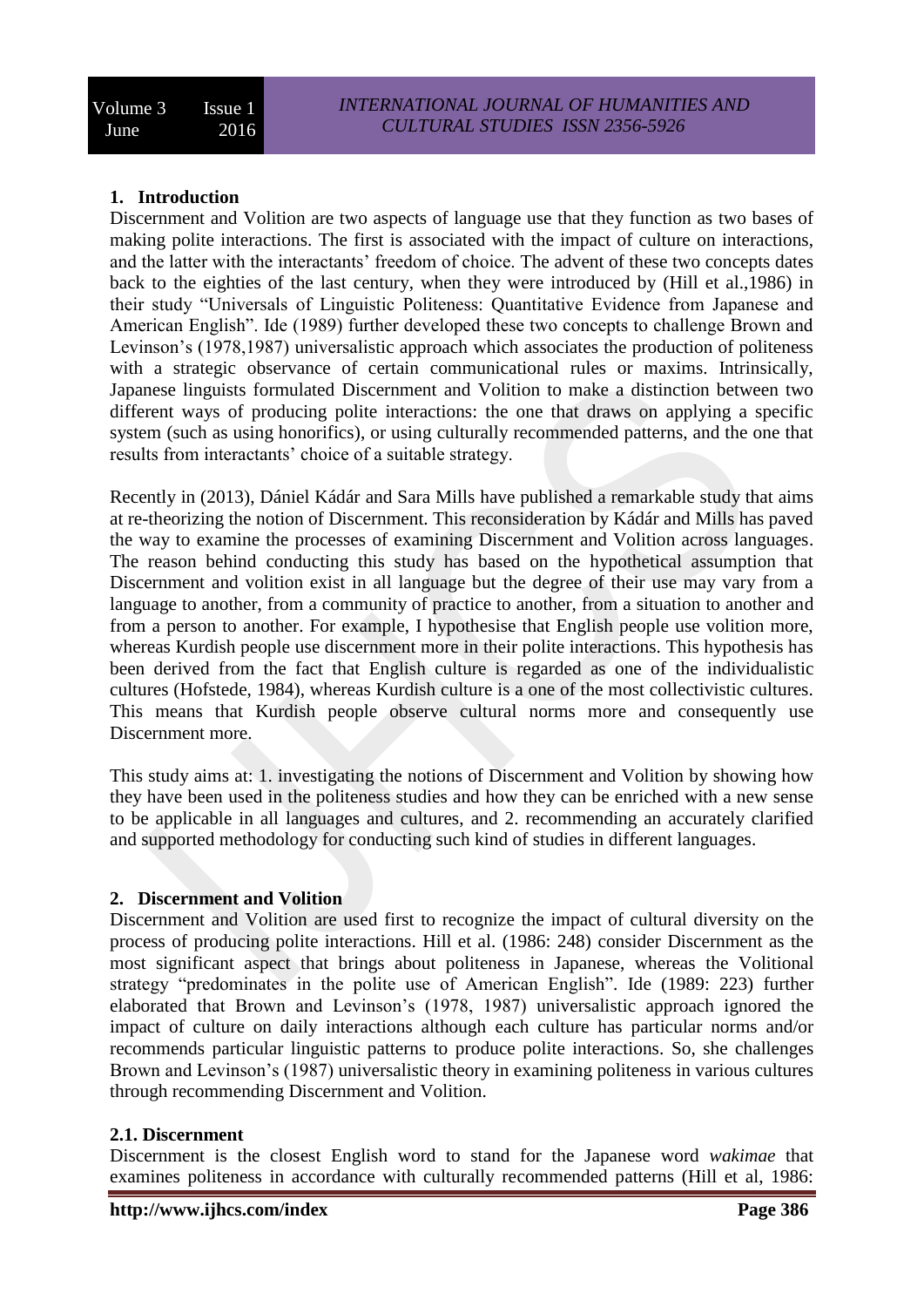348). According to Hill et al. (1986: 348), *wakimae '*Discernment' is "the almost automatic observation of socially-agreed-upon rules and it applies to both verbal and non-verbal". Associating discernment (as an English match to the word Wakimae) to "socially-agreedupon rules" does not represent the actual scope of the concept Discernment. Discernment may result from the use of culturally recommended expressions and terms that their use are governed by contextual factors rather than by linguistic rules , such as conventionalized utterances ( section 5 ) and address terms ( section 5.2 ) as well as from the use of culturally recommended linguistic patterns, such as honorifics. Honorific is a term that stands for the Japanese word /keigo/ which consists of two characters in which "the first signifying 'to respect, to honor' and the second 'language' or 'speech', and commonly rendered in English as 'polite language' or 'honorific language'" (Pizziconi, 2011: 47). According to Oak Kim (2011), honorifics are found in different forms of words, prepositions and suffixes that are originated to show politeness.

Ide (1989, 1992a and 1992b) argues that the early studies that were carried out on politeness namely by Lakoff (1973, 1990), Leech (1983), Brown and Levinson (1987, 1987) mainly fall under politeness2 (a theoretical approach to politeness), so she proposed wakimae to stand for *politeness1*. Ide associates wakimae (Discernment) with culturally recommended portion of politeness1 (everyday interactions) and volition with politeness2 (linguistic concepts) (Eelen, 2001: 56-7). This standpoint is criticized by many linguists. Kádár and Mills criticize Ide's perspective towards wakimae by stating that "neither its status nor its relationship with volition is entirely clear" (2013:137). Although discernment exists in all languages (ide, 1992: 303), it is formulated according to the nature of the Japanese interactions with regard to the use of the honorific system. Therefore, discernment is not coined in accordance with observing differences in linguistic systems and norms in different languages and cultures. Thus, the concept of discernment has been revisited in terms of its scope, use and interpretation.

Ide is neither clear nor constant in identifying the concept of discernment and in explaining its constitutional process. Unlike her claim that discernment is free from interactants' choice, Ide (1989) acknowledges that interactants also play a role in constituting discernment interactions, because of the following two reasons. First, according to Ide (1989:227), "while the use of strategies allows a potentially unlimited number of linguistic expressions, the use of formal forms is a matter of choices among a limited set of forms". Simultaneously, Ide (1992a: 117) argues that "The choice of formal linguistic forms in pronouns, address terms, honorifics and other lexical items according to these interactions and situational factors is essential for achieving the wakimae kind of linguistic politeness in Japanese and other honorific languages". In general, Ide (1989: 231) states that the linguistic aspect of 'discernment' is "realized mainly by the use of formal linguistic forms". This view might be applicable for the East Asian languages, because honorifics is one of the essential elements of politeness in Japanese (Haugh and Obana, 2011), in Chinese (Kádár and Pan, 2011), in Korea (Oak Kim, 2011), in Vietnamese (Lay Chew, 2011) and in the rest East Asian languages. This inconstancy in identifying discernment by Ide has resulted from her ignorance to the nature and the use of discernment in other languages and cultures. She states that discernment exists in all languages, whilst she is fully aware that many languages do not have honorific system or a system that looks like honorifics. Practically, speakers usually construct their interactions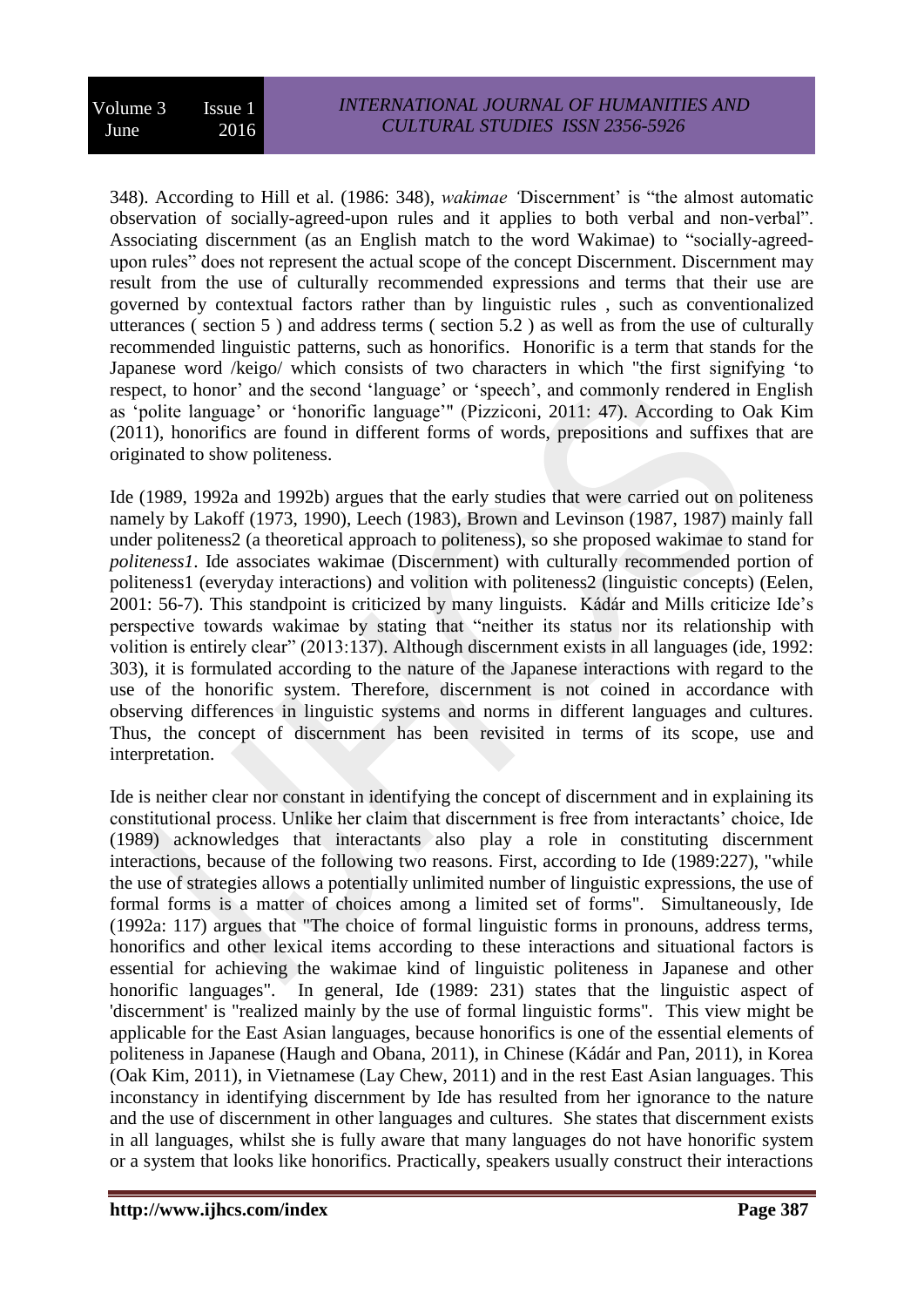basing on their own vision and perception to the situation and the place of interactions as well as considering the power and the gender of interactants and the nature of relationship among themselves. Thus, interactants determine how to interact, which aspect of language need to choose and which strategies need to follow. In the other words, even discernment interactions result from the awareness of interactants to the importance of considering cultural norms, which means that they are not completely free from the interactants' choice.

The nature of relationship between wakimae and volition is another issue that should be reconsidered. Drawing on the ide's definition of wakimae, one can elucidate that "if wakimae has an opposite term, it is certainly not... volition" (Kádár and Mills, 2013: 139), because Ide (1992: 303) states that "in wakimae, politeness is oriented to social norms, while in volition it is oriented to the face of the individual addressee". This distinction, as Kádár and Mills (2013:139) clarify, "is clearly improper", because interactants may observe each other's face when interacting in accordance with culturally recommended patterns. This, means that wakimae " is about the observance of social norms, which cover a boarder phenomenon than simply politeness" (Kádár and Mills, 2013:139). Therefore, the concept of discernment should be craved in a way that makes the endeavor of using polite interactions runs parallel with the significance of considering cultural influence.

# **2.2. Volition**

*Volition* is another aspect of language use that is concerned with the interactants' freedom of choice. It is defined as "the aspect of politeness which allows the speaker a considerably more active choice, according to the speaker's intention, from a relatively wider range of possibilities" (Hill et al., 1986: 348). Considering volition as a universalistic concept (politeness2) is one of the shortcomings of Ide's (1989) Discernment-volitional theory, because volition results from interactants' choice of a suitable strategy which may vary from one culture to another. This claim even contradicts with her explanation that associates volition with the use of strategies like making joke, seeking agreement, being indirect, using interrogative sentences and others that are essential elements of producing daily interactions. Therefore, *volition* is also connected to *Politeness1*. This means that both *Volition* and *Discernment* are associated with politeness1, because they are two aspects of language use that represent daily interactions.

Volitional utterances usually result from interactants' intention of choosing appropriate expression that softens interactions among the addressers and the addressees without using culturally recommended patterns (i.e. interactants use preferred strategies and utterances to produce polite interactions). Ide (1992a: 117) states that *volition* is considered as "the speaker's strategy to save the faces of the interactants, which is performed according to the speaker's intention". Japanese linguists associates volition only to the strategy of producing polite interactions, whereas the assessment of volitional utterances draws on contextual factors and recipients' interpretations, i.e. the context and the addressee determine whether a volitional utterance is polite or not. However, the strategies that interactants use to produce volitional interactions may vary from one culture to another and from one person to another.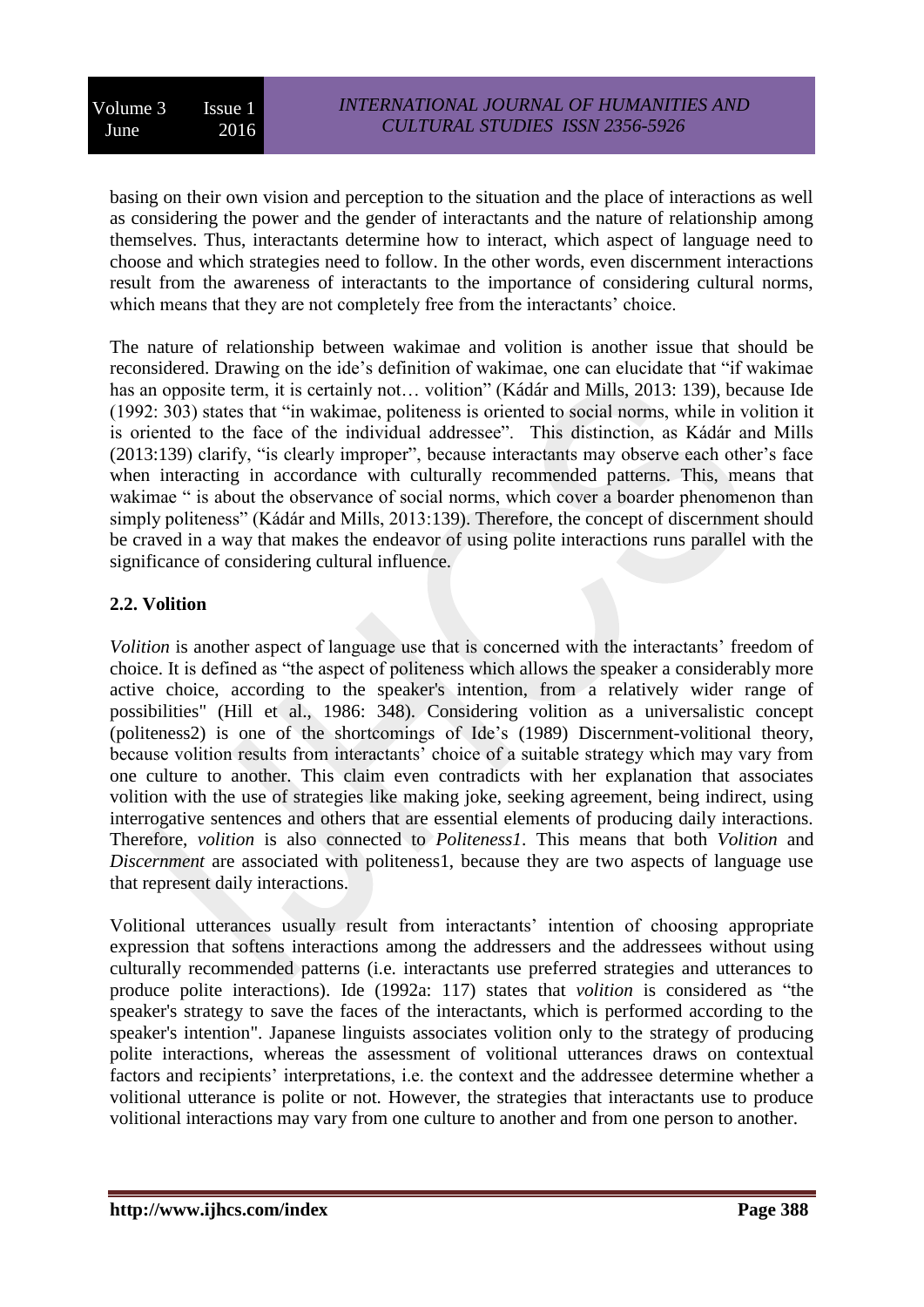Discernment and Volition are two crucial aspects of language that cannot be separated by drawing a boundary between them across cultures. According to Ide (1989: 231), "Discernment and volition are points on a continuum and in most actual language usage one finds that most are neither purely one nor the other, but to some extent a mixture of two". These two aspects of language use exist in all cultures and are used by everyone but in different degrees.

#### **3. Politic and Polite Behaviour in Relation to Discernment and Volition**

The concepts of *politic* and *polite behaviour*, which are proposed by Watts (1989, 1992, and 2003) are into some extent similar to the terms of *Discernment and Volition* that developed by Ide (1989). Both linguists pay attention to the role that cultural norms play in constructing daily interactions. Therefore, what they show is the importance of cultural differences in using language by introducing the concepts of *discernment* and *politic behaviour.* However, they still admit that personal ideology and choice also play a role in constituting interactants' behaviour and speech through introducing *Volition* and *Polite behaviour*.

Watts defines *politic behaviour* as "that behaviour, linguistic and non-linguistic, which the participants construct as being appropriate to the ongoing social interaction" (2003:21), whereas he defines *polite behaviour* as "behaviour beyond what is perceived to be appropriate to the ongoing social interaction, which says nothing about how members evaluate it" (2003: 21). The point that distinguishes Watts from Ide is that Watts "associates politeness with Volition only, while Discernment is associated with politic behaviour" (Eelen, 2001: 19).

Simply, for Watts, the point where *Discernment* differs from *Politic behaviour* is that the former is about using these rules and expressions that are culturally recommended to bring about polite interactions, whereas the latter is about interacting in a way that is acceptable from the perspective of culture, but not necessarily considered as polite. However, for two obvious reasons, I believe that neither Discernment nor the politic behaviour is free from interactants' effort to produce polite utterances. The first reason is that, the observance of cultural requirements is for the sake of interactants' rather than their culture; therefore, any failure in this respect may cause offence. The second reason is that achieving cultural acceptance requires experience, awareness and effort from the interactants to fulfill the needs of polite interactions. Therefore, both politic behaviour and discernment result in polite interactions.

Concerning *Volition* and *Polite behaviour*, both of them places emphasis on the interactants' choice, because: *Volition* is the selection of a polite strategy among a plenty number of them (Hill et al., 1986: 348), whereas *Polite behaviour* results from "those features of interaction which are socio-culturally marked by the speech community as being more than merely politic" (Watts, 2005: 51). However, Watts (2005: 52) states that Japanese people do not have the freedom to either make use of honorifics or avoid them in their interactions. So, it would be more suitable for them to use linguistic patterns that are "politic behaviour", but he adds that if these patterns are not used correctly, they may cause offence to the hearer. Watts (2005:57-8) points out that "politic behaviour which is culturally determined and is "generated" from underlying universal principles, is transformed into polite behaviour under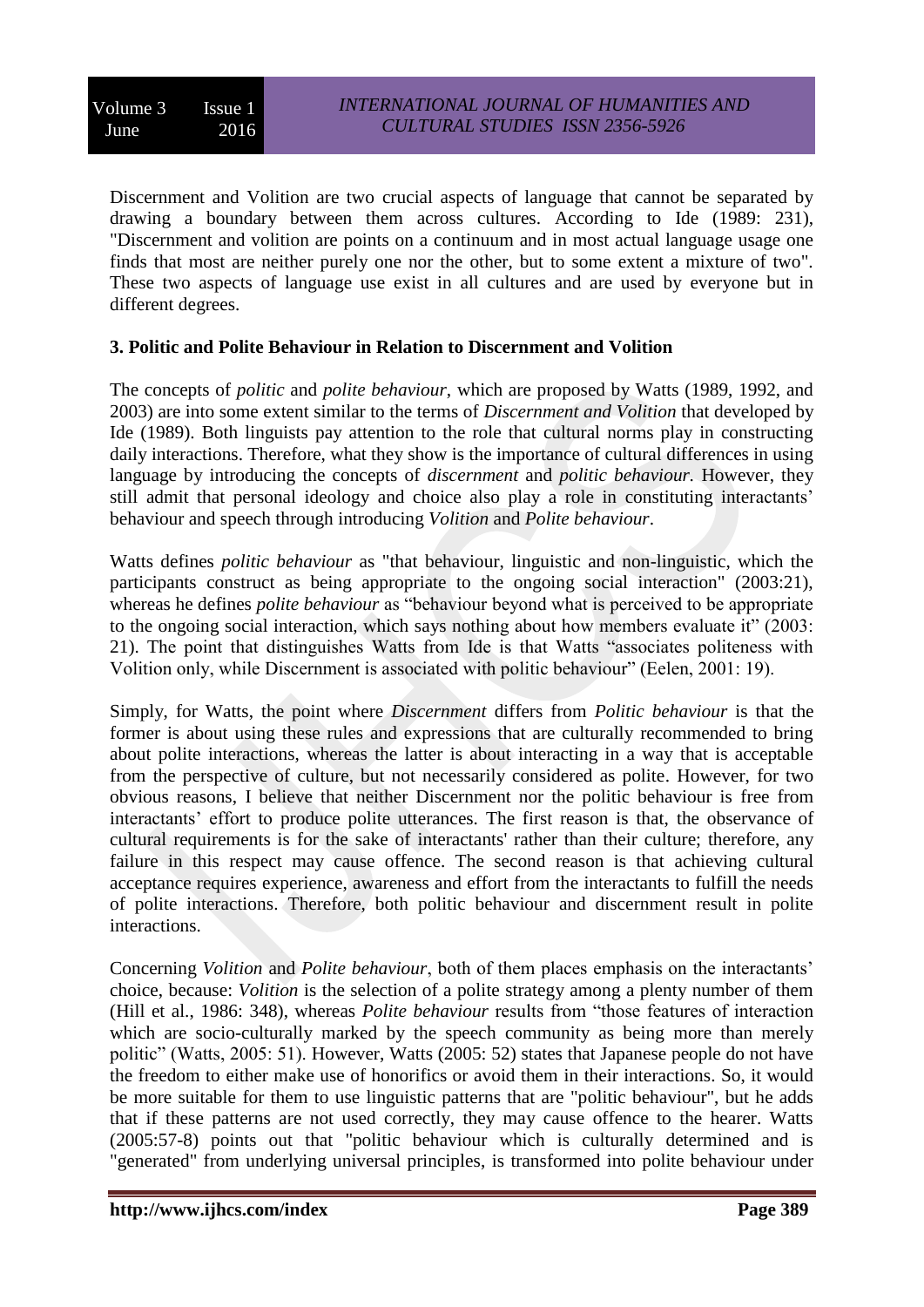certain marked social conditions". Thus, according to Watts, the intentionality of using patterns determines the aspect of language use (polite or politic), whereas no indication is given by Ide that discernment could be transformed to volition. For example, according to Ide (1989: 229), the use of humble form besides honorifics makes the utterance more polite, but the utterance still remains discernment. However, I believe that it is the role of the interactants not the researchers or observers to differentiate discernment utterances from volitional utterances, because only the interactants (speaker and recipient(s)) can provide the right information about the nature (intention and interpretation) of their interactions. Therefore, both the speaker(s) and the recipient(s) are required to engage in the process of recognize discernment utterances. (See methodology).

Thus, discernment/volition and polite/politic are four aspects of politeness use. They result from the observance of cultural norms (as in discernment and politic) or from t individuals' choice of a suitable strategy in constituting their interactions (as in volition and polite). These aspects of language use exist in all cultures and are used by everyone. However, the structure and degree of the use may vary from one culture to another or from one person to another.

## **4. Discernment-dominated and Volitional-dominated Cultures**

Generally, eastern cultures are categorized as discernment cultures, whereas western cultures tend to be recognized as volitional cultures (Kádár and Mills 2013: 133). This claim stems from the fact that the eastern people observe cultural norms more compared to the western people although Kádár and Mills (2013: 133) state that "this polarization is problematic and does not capture the way that politeness works". It is hard to draw a line between discernment cultures and Volition cultures for three main reasons: 1. The degree of the impact of culture on its people usually vary from a society to another; 2. Within the same society, the degree of the observance of cultural norms may vary from a geographical area to another, from a community of practice to another, and from a person to another; 3. The status, the age, the gender, and the mentality of the interactants, the context of the interactions, the nature of the relationships among interactants, and the topic of the interaction determine the degree of using discernment utterances. Despite all these facts, to understand the notions of discernment and volition, we also need to gain insight into both so called discernment and volitional dominated cultures to find out how cultural diversity contributes in identifying these two aspects of language.

#### **4.1. Discernment-dominated cultures**:

Discernment-dominated culture is a culture that its members, into a considerable extent, construct their interactions in the light of cultural norms in a way that interactants either directly use culturally recommended patterns or at least observe customs, traditions, and/or religious principles. Ide (1992: 303) argues that in discernment cultures: a. interactions are constructed according to "social norms", b. "participant is recognised as a member of society", c. "the participant is assumed to be different in status, age, role and gender, and the relationship among participants are determined in terms of complex factors". As Ide states it, the observation of social norms by interactants is one of the basic characteristics of Discernment cultures; however, using cultural norms is more appropriate than *social norms*. Concerning the point (b), categorising people that belong to Discernment cultures as members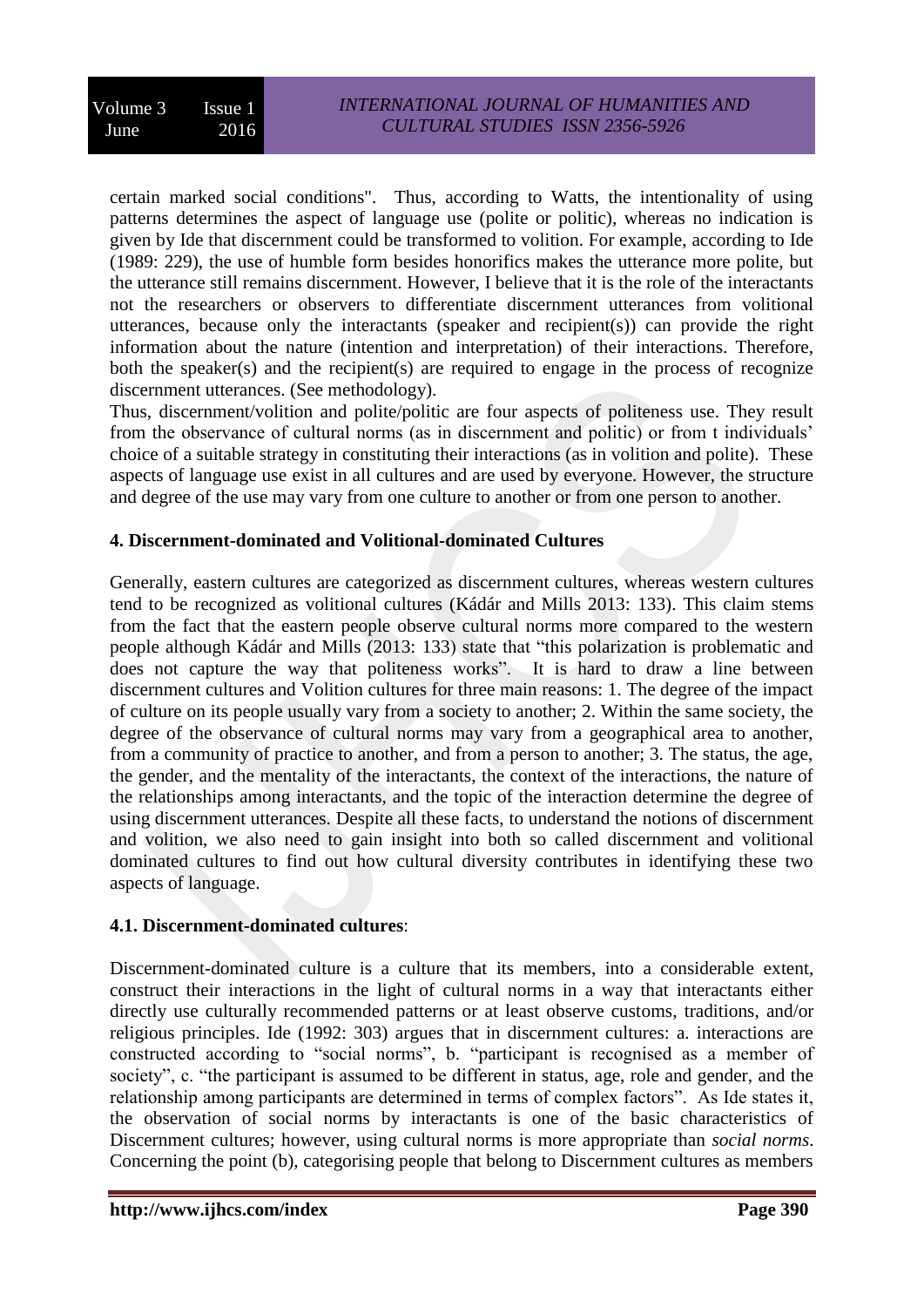of society gives the implementation that those people that do not pay attention to the social norms are not regarded as members of that society which is not logical. People are always regarded as member of a culture that they belong to although people from discernment cultures are probably more socialised. In (c), Ide demonstrates the importance of social and personal variables only in discernment cultures, whilst these variables are significantly considered in all cultures although they are more dominant in Discernment ones. People in discernment-dominated cultures tend to be socialized more, more restricted, and more sensitive to social and personal variables, as it could be observed in Collectivist culture that could be regarded as another form of discernment culture. According to Triandis (1995:xiii), "in collectivist cultures…people think of themselves as parts of their collectives and in most situations subordinate their personal goals to those of their collectives". In Discernment cultures, like in collectivistic cultures, the voice of group can be easily heard from the individuals' interaction, because interactants usually try to observe cultural norms and use culturally recommended communicative patterns. However, Gudykunst (1997: 335) states, "both individualistic and collectivistic tendencies exist in all cultures, but one tendency tends to predominate in specific sphere". A culture can simultaneously gather different trends in terms of constituting interactions, but usually one of them is more widespread.

## **4.2. Volitional-dominated Cultures**

Volitional culture is recognized by giving freedom of interacting to its members into a great extent. In volitional cultures, people usually pay less attention to customs and traditions; consequently, they make less use of the culturally recommended patterns. According to Ide (1992: 303), in volitional cultures: firstly, interactions are generally "oriented to the face of the individual addressee", secondly "participants is recognised as an individual", thirdly "individuals are supposed to be equal under egalitarian idealism". The notion of individualism is unequivocally noticed in volitional cultures, and its members enjoy a wide extent of freedom to construct their interactions accordingly. However, in volitional cultures interactants may also observe cultural norms in addition to observing social and personal variables beyond the notion of egalitarianism.

Mainly, in volitional culture, members have more freedom; the phenomenon of individualism is outstanding; the use of culturally recommended patterns is limited; the impact of cultural norms is restricted; and social and personal variables are less effective. Triandis (1995: xiii) states that in "individualistic cultures people are more detached from their collectives. They feel autonomous, and their social behaviour maximizes enjoyment and depends on interpersonal contracts". Thus, in volitional cultures each person enjoys his/her distinguished entity in a way that their interactions are constructed according to their personal experience and perspective. Although "in individualistic cultures, the needs, values, and goals of the individual take precedence over the needs, values, and goals of the in group" (Gudykunst, 1997: 331), the traces of using discernment and volitional expressions is noticed in every interaction.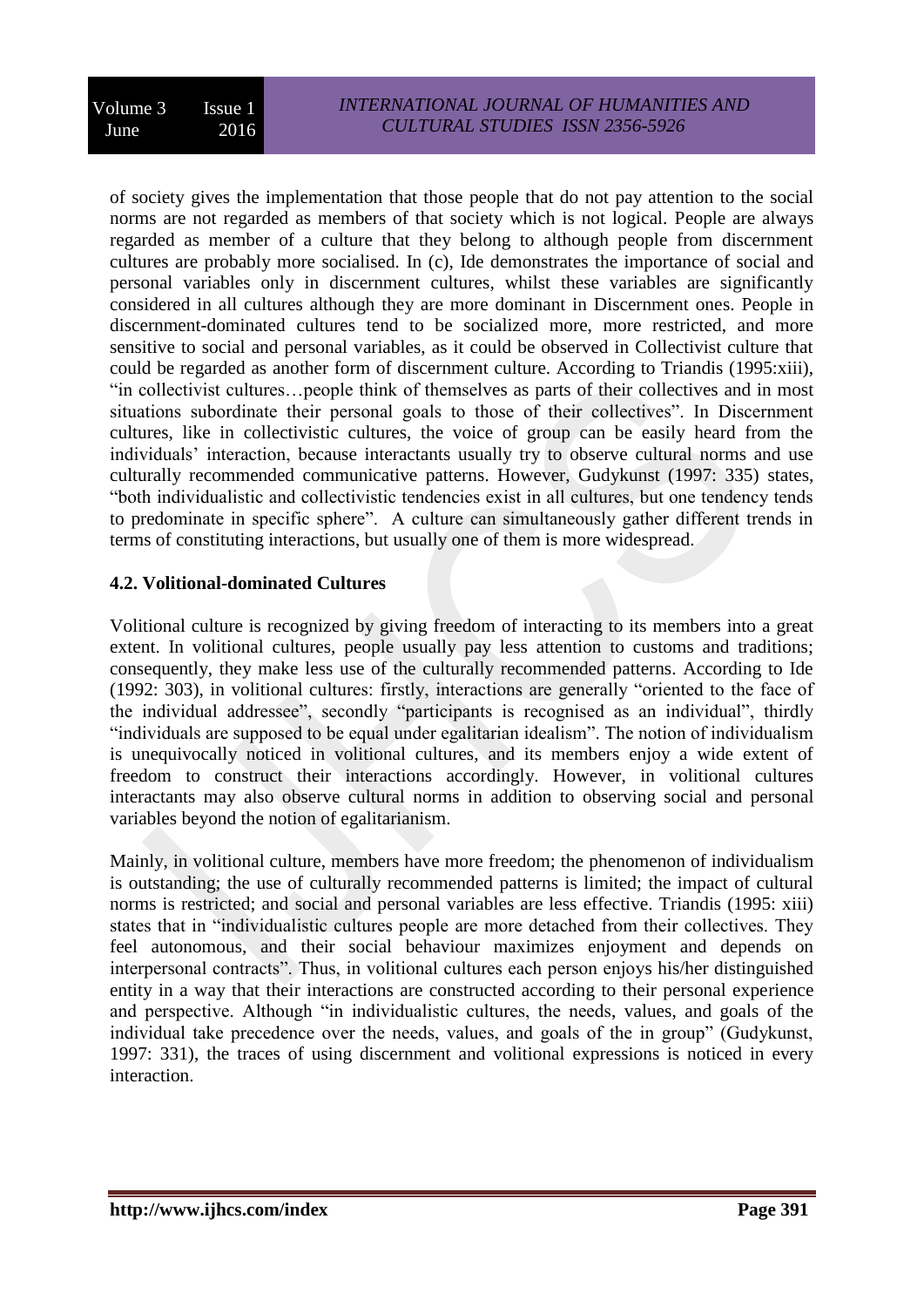## **5. The Production of Discernment and Volitional Interactions**

The process of producing discernment interactions differs from that produces volitional interactions. According to Ide (1989: 232), interactions that are associated with discernment usually fall under "honorifics", "pronouns", "address terms", "speech levels", "speech formulas" and many others, whereas the interactions that are considered as *volition* are usually associated with verbal strategies that result in seeking "agreement", making "joke", being "pessimistic", "question", "minimizing the imposition" and many others. Generally, interactions that are free from personal efforts are usually connected to Discernment, whereas the interactions that involve interactants' effort are categorized as volitional aspect. Ide indicated the devices of producing discernment and volitional interactions in accordance with Japanese language, but the nature of languages are not similar. Consequently, the methods of producing these two aspects of politeness may vary from one language to another.

East Asian languages, such as Japanese, Chinese, Vietnamese, and Thai mainly draw on honorifics to bring about discernment interactions. However, honorifics, or a system that looks like honorifics does not exist, for example, in Middle East languages like Kurdish, Persian, Arabic, or in

European languages: English, Italian, Germany and some others. So, researchers may draw on different elements, such as conventionalized utterances, common linguistic patterns and many others to examine the impact of culture. This diversity is also applicable in producing volitional utterances. For example, Israelis, Argentinean, and Spanish prefer directness strategy to communicate politely, whereas French and English prefer indirectness strategy (Blum-Kulka, 2005: 262). Therefore, the elements that take part in constituting discernment and volitional interactions may vary across languages and cultures.

To clarify how the production of Discernment and Volition are culturally determined, English and Kurdish could be as two good samples for this study. These two languages are different from each other and they are different from Japanese as well in terms of producing discernment and volition and in the degree of using the elements that constitute these two aspects of the language use. Unlike Japanese neither English nor Kurdish has honorifics system, so they draw on the elements like address terms, culturally recommended linguistic patterns, formal linguistic patterns, Conventionalized utterances and speech levels to produce discernment interactions. Concerning the production of volitional interactions, languages are similar, because volition is the consequence of choice (i.e. it is not rule governed). However, the degree of using of the strategies may vary from a language to another, from a community of practice to another, and from a person to another. Therefore, any utterance that is regarded as the outcome of the interactants' choice (e.g. making joke, using interrogative patterns, seeking agreement, being indirect, selecting suitable descriptive words, praising, observing interesting points and many more personal strategies that interactants prefer) brings about volitional interactions.

However, the issues which are associated with the aspects of *volition* or *discernment* overlap, so they cannot be easily distinguished through interactions. Observers and analyzers may be able to easily recognize recommended linguistic patterns, honorifics and address terms to categorize them as discernment interactions, but it is hard to examine Discernment and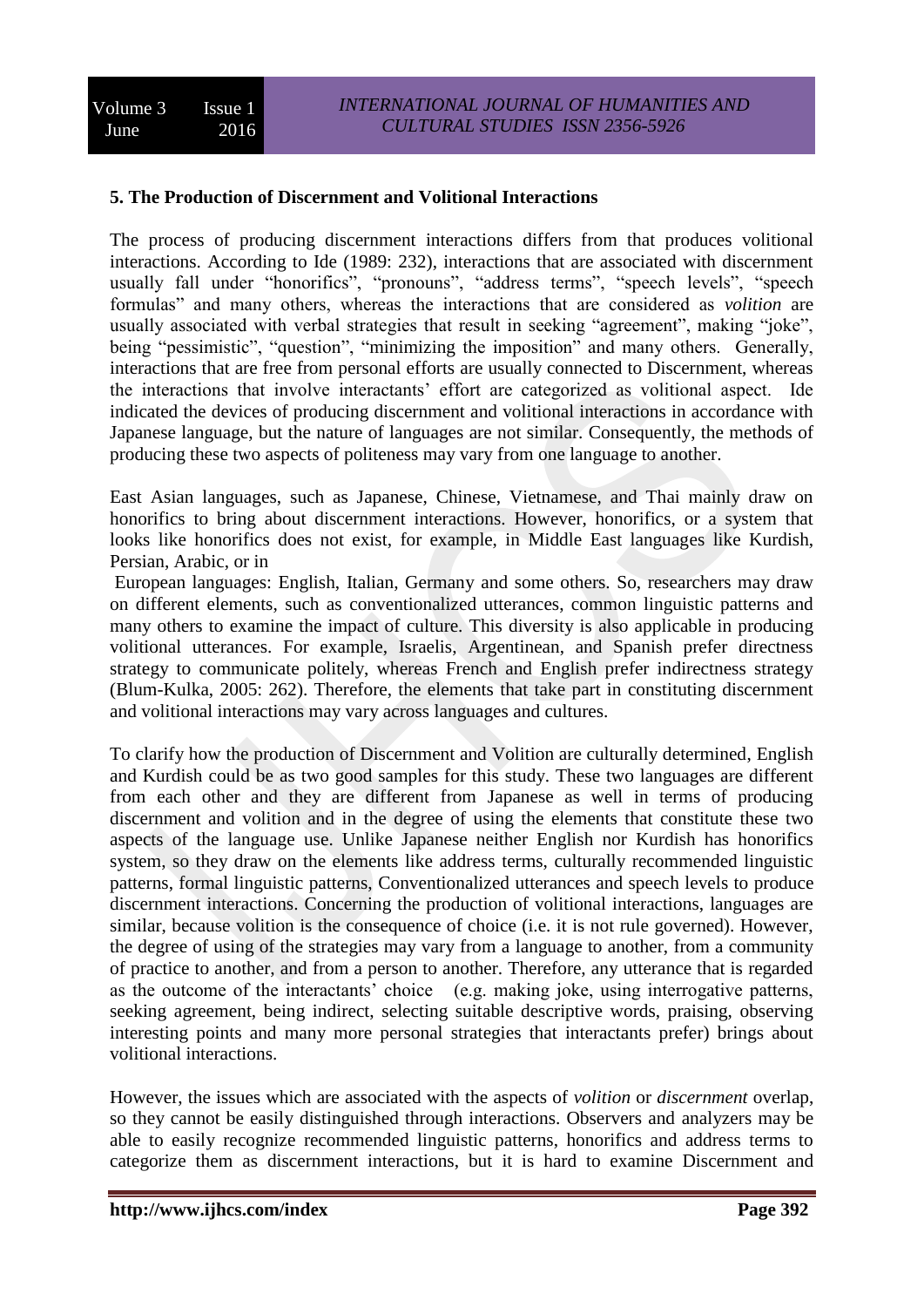Volition by drawing on, for example, conventionalized utterances. Formulaic utterances are classified into optional and compulsory in which the latter is categorized as Discernment. Therefore, it would be hard to distinguish compulsory formulaic utterances from optional one; consequently observers and analyzers may not successfully distinguish Discernment utterances from volitional ones. Yet, to clarify the process of distinguishing discernment from volitional utterances, this study considers the role of rationality and the contribution of address terms in identifying these two concepts.

#### **5.1. Discernment and Volition in Accordance with Rationality**

One of the issues that distinguish Discernment from Volition is the role of interactants rational contribution in producing polite interactions. According to Ide (1989: 244), "the volitional aspect is the most rational and the discernment aspect is the least rational. Thus, volition and discernment represent the two extreme ends of the continuum of rationality in the Weberian typology of action". For Ide, Discernment is absolutely free from interactants' rational contribution, because as Hill et al. (1986: 348) argue, interactants "submit passively to the requirements of the system", whereas Volition is the outcome of the individuals' rational choice. Watts (2005:57-8) further points out that "politic behaviour which is culturally determined and is "generated" from underlying universal principles, is transformed into polite behaviour under certain marked social conditions". The point of agreement between Ide and Watts is that Discernment interactions are free from interactants' choice and intention. However, I believe that this claim exceeds the reality, because: 1) people are not robots to interact without the contribution of rationality; 2) even the realization of the importance of observing cultural norms results from interactants rationality.

This crucial deprivation from the interactants' intentionality questions the existence of Discernment. Human being is not a robot to be absolutely free from rationality in their communication, because even the appropriately use of discernment utterances, such as honorifics requires personal efforts and awareness from interactants. However, this distinction may vary from one culture to another. These two concepts, Discernment and Volition, overlap in utterances that result from both speakers' attitude and culturally recommended patterns. Discernment is not always completely free from interactants' consciousness because even the interactants' use of culturally recommended patterns is associated with their awareness to the significance of observing cultural norms. To prove this argument, Even Ide (1989:227), in contrast to her regular argument that discernment is just a matter of using culturally recommended patterns, states that "the use of formal forms is a matter of choices among a limited set of forms". Ide (1992a: 117) adds that "The choice of formal linguistic forms in pronouns, address terms, honorifics and other lexical items according to these interactional and situational factors is essential for achieving the wakimae kind of linguistic politeness in Japanese and other honorific languages" (Ide, 1992a: 117). Simultaneously, Ide (1989: 231) categorizes formal linguistic patterns as discernment. This means that Ide did not absolutely separate discernment from interactants' choice.

Interactants sometimes need to choose among more than one culturally recommended pattern (discernment utterances). For example, Kurdish has two conventionalized expressions that people use them for morning greetings which are (*sala:mw aleiku:m =*peace be upon you), or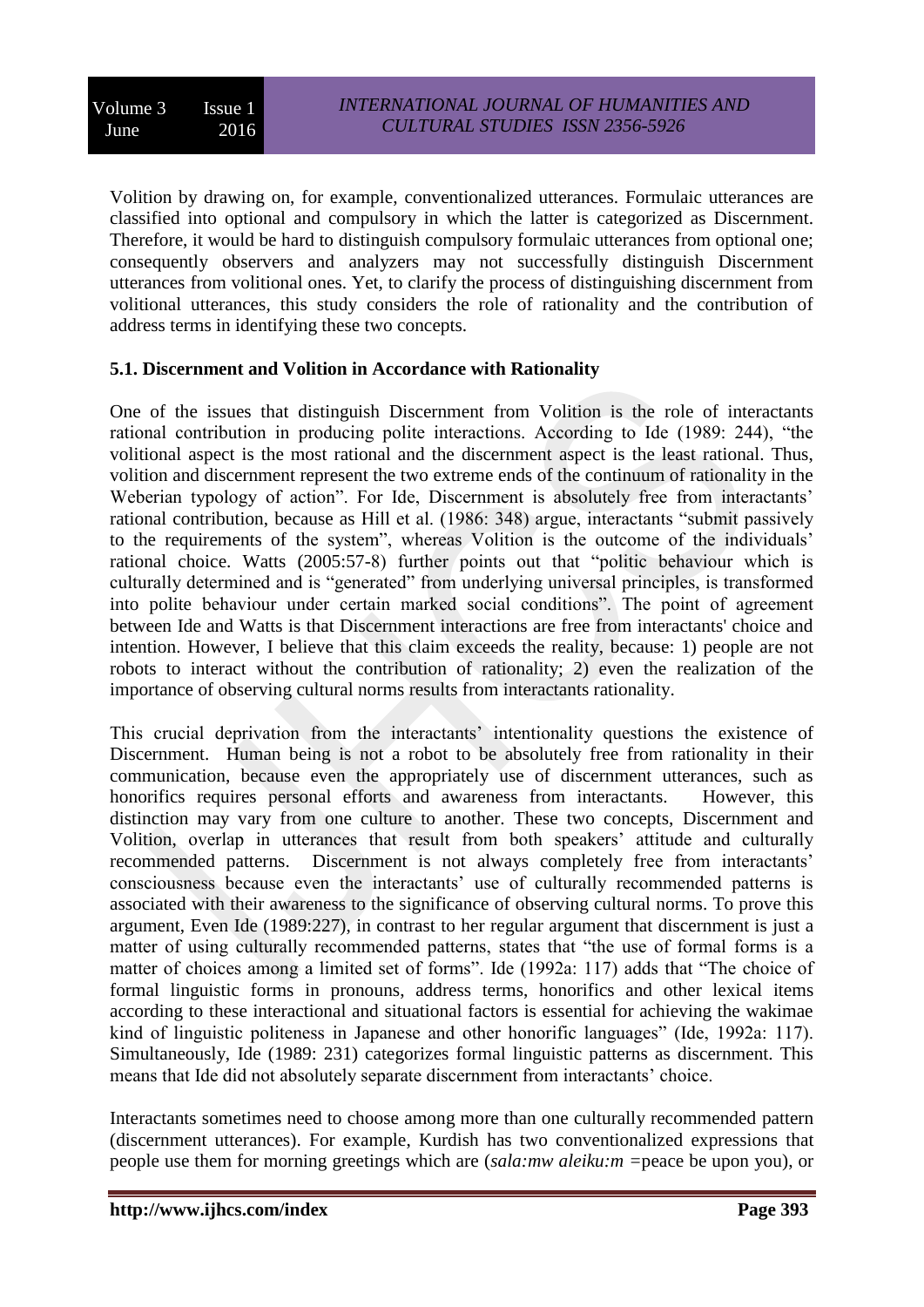( *baya:ni:t ba:ś* = good morning), but interactants need to use the most appropriate one, because the earlier is recommended by religion, whereas the latter is just a culturally recommended expression. However, both of them may be considered as discernment expressions, if they are used in their appropriate context; but if not, they cause offence. For instance, using (*baya:ni:t ba:s<sup>'</sup>* = good morning ) for greeting a religious or an old men may cause offence. So, although it is limited, sometimes there may be a kind of rationality while using discernment utterances. However, this does not challenge discernment as a category, because they are used to fulfill culturally agreed-upon norms.

This awareness in using an appropriate pattern among more than one culturally recommended ones, also exist in Japanese. For example:

|            | 1. Kyoo wa doyoobi | desu        |                 |                                             |
|------------|--------------------|-------------|-----------------|---------------------------------------------|
|            |                    |             | Copula (Polite) |                                             |
| 2. Kvoo wa | dovoobi            | degozaimasu |                 |                                             |
|            |                    |             |                 | Copula (Super polite) (Matsumoto, 1993: 58) |

According to Matsumoto (1993: 58), these two Japanese examples (1 and 2) which mean (Today is Saturday) are culturally recommended polite interactions, but the second one is more polite than the first one although both of the sentences include honorifics. She adds that the choice between these two forms draw on the speaker's perception of the context and the addressee (Matsumoto, 1993: 58). This example also proves that discernment can be associated with the interactants' rationality, but to a limited extent. Culturally recommended patterns are usually restricted and their use is unequivocal for the interactants, but sometimes there is a clash between two discernment utterances, such as Kurdish formulaic utterances (*sala:mw aleiku:m =* peace be upon you) and (*baya:ni:t ba:ś* = good morning) which makes the speaker to move from the observance of cultural norms to the observance of the community practice norms by using the most appropriate one.

# **5.2. Address Terms**

The use of address terms is associated with the impact of culture. Watts (2005: 62) states that "rules controlling address terms in English are subject to a complex interplay of socio-cultural constraints […] such that native speakers need to exercise their powers of discernment in order to choose the socially appropriate term of address as much as Japanese native speakers need to be able to discern the features of the social context which will motivate the correct choice of honorific forms". In general, interactants are expected to carefully select a suitable title while communicating to cause no offence to the addressee. However, the use of address terms in certain languages, such as English is not preferred. Therefore, the process of using terms is usually a complex task in all cultures. Even in volitional-dominated cultures, for example, interactants may carefully choose appropriate titles while addressing someone else (especially in formal contexts) to avoid causing offence although the consequence of inappropriate selection of titles might be less offensive.

The nature, the type, the number and the use of address terms may vary from one culture to another. Address terms, in Kurdish, are categorized into religious, social, educational, and career terms that their use is very common, and their appropriately use is crucial. Therefore, Kurdish interactants are very conscious about the use of address terms to avoid causing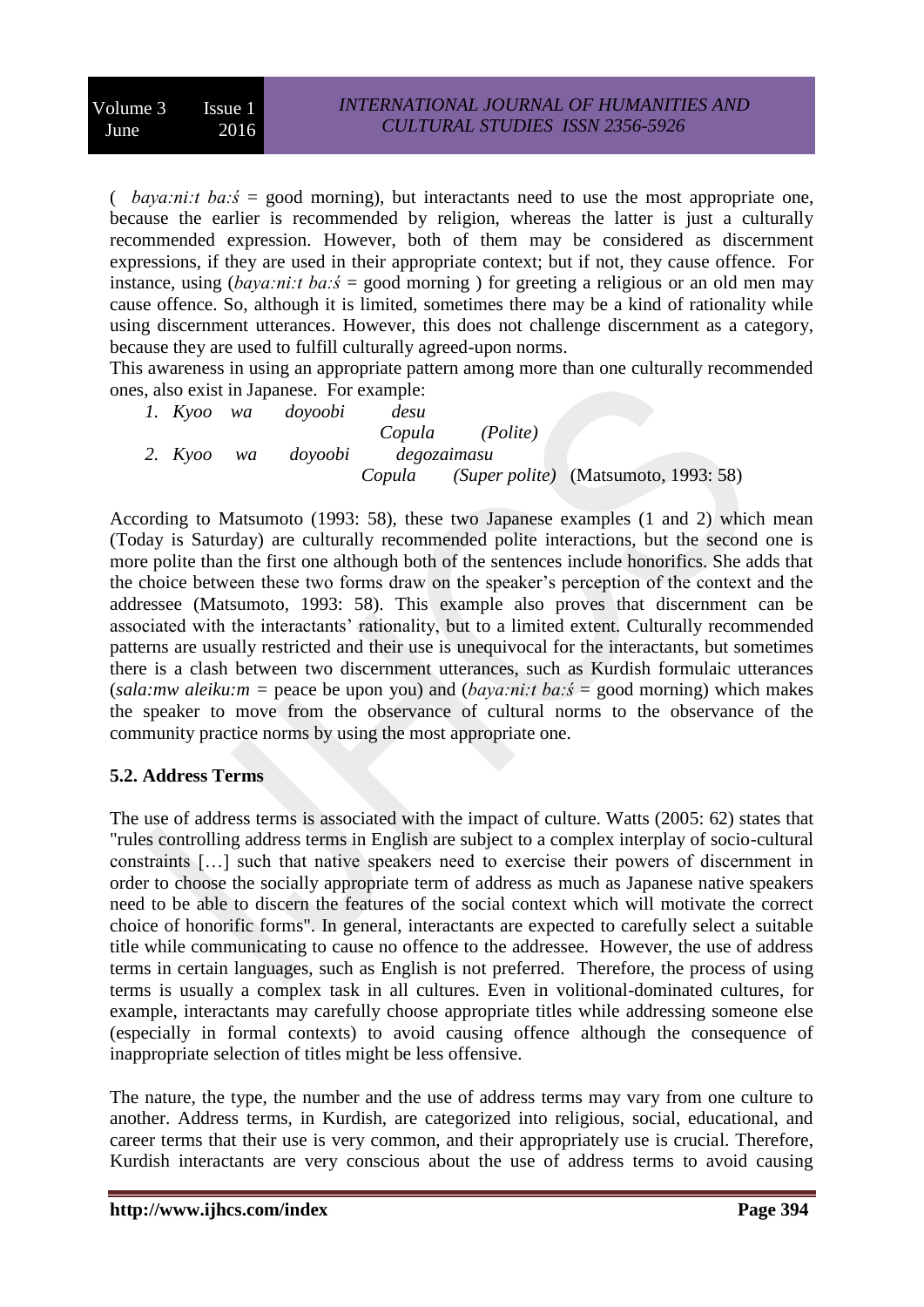Volume 3 Issue 1 June 2016

offence. For example, people that belong to one of the sheikhs' family usually expect others to use the address word /  $\hat{\textbf{s}}e:\textbf{x}/\text{ }=$  sheikh before their names; old men expect the address word /xa:l/; PhD holders expect the address term Dr.; Stonemasons expect the address term /wasta:/, and many more address terms the interactants expect others to use them before mentioning their names. Although the use of address terms is compulsory among Kurdish interactants in some particular context, it is not enough to have a polite interaction, because the appropriate use of them is also required.

The system of using address terms in English may differ from Kurdish in the respect of type, use and the consequence of ignorance. According to Nevela (2004: 2126), in English, the nature of interactants' relationship as well as the sort of their social status are taken into account to either appropriately use or to ignore address terms. Dickey (1997) conducted a study on the use of address terms in family and academic interactions. She states that within families the use of kinship terms is important to address, for example, elder family members, parents and grandparents (such as, dad, mum, etc.) although "these terms were sometimes avoided or modified in reference, especially in families with an unusual structure resulting from divorce or other causes" ( Dickey, 1997: 261,2). Concerning academic interactions, Dickey (1997: 64) argues that the interactants that have the same academic level usually do not use titles to address each other except in certain formal interactions among distant interactants.

Thus, the use of address terms, and the consequences of their ignorance or failure to use them appropriately vary from a culture to another, from a community of practice to another, and from a context to another. As a consequence, the degree of recognizing address terms as Discernment or Volition may vary across languages and contexts.

#### **6. Views towards the interpretation of Discernment and Volitional utterances in connection to politeness.**

There is no consensus among linguists about the interpretation of discernment and volitional utterances. According to Ide (1989), both discernment and volition produce polite interactions, whereas Watts (2005:52) believes that "wherever volition supersedes discernment in the choice of specific linguistic forms such as honorifics, terms of address, ritualised expressions, etc., we are dealing with politeness phenomena". That is, politeness occurs in all cultures if the intention of interactants to be polite coincides with the process of choosing particular linguistic patterns to express politeness. Watts only associates politeness with the use of the volition, whereas he regards discernment as politic behaviour which is not marked as polite interactions by the recipient because they are free from interactants effort to produce polite interactions. However, to sort out whether discernment is considered as polite or not, researchers should draw on the interpretations that given by the recipients.

According to the discursive approach to politeness the assessment of interactions draws on recipients' interpretation which bases on personal, cultural, situational and contextual influences (Mills, 2003, 2009, 2011; Watts, 2003; Culpeper, 2011), because (im)politeness "is not located at the level of the utterance, as it seems to be for Brown and Levinson" (Linguistic Politeness Research Group, 2011: 2). Thus, the use of formulaic utterances that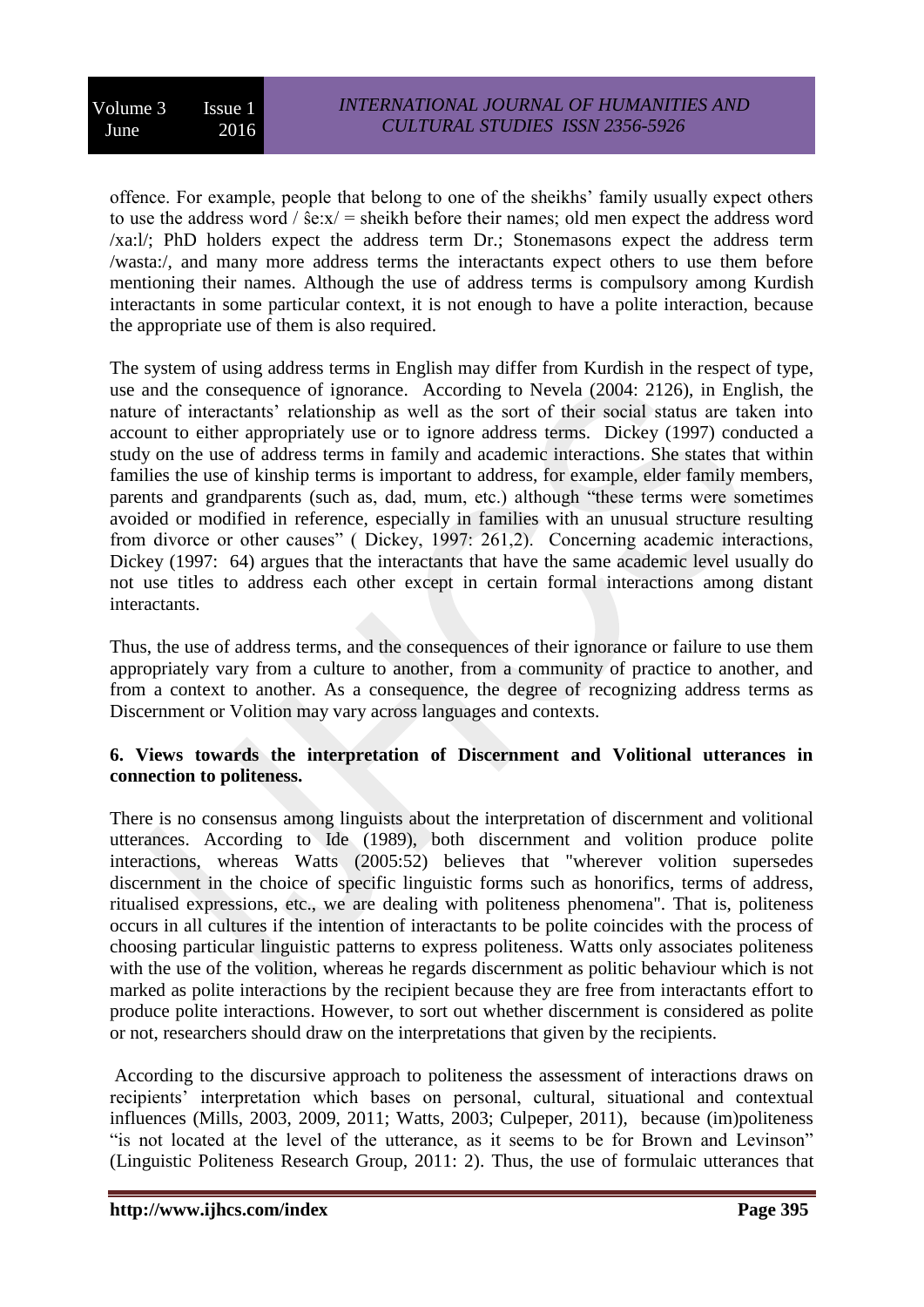once recognized as Discernment may also result in impoliteness. This perspective is not applicable to the use of discernment, because whenever discernment utterances are used to exceed their actual purpose, hence they are no longer discernment. In the other words, if a discernment utterance is used to represent a metaphorical meaning other than its actual meaning, it would not be recognized as discernment, because it is not used compulsorily to fulfill the impact of culture but it is volitionally used to indirectly convey an intentional meaning. For example, the Kurdish ritualised utterance /dastit xoŝ be/ = may bless your hand is compulsorily used to someone that hands you something, does you a favor, supports you, and in many more cases (Shams, 2006: 62). But, if it is used ironically to criticise someone for being unhelpful, it loses its function as discernment and becomes volition.

Contrary to Watts claim, discernment utterances may be marked as polite as well as politic. For instance, Kurdish has hundreds of compulsory conventionalized utterances (shams, 2006: 62) that could be categorized as discernment utterances. These utterances need to be used appropriately in the right context to avoid causing offence (Fattah, 2014). However, it is not easy, even for a mature person to manage the use of these compulsory conventionalized utterances appropriately. For example, funeral ceremony has several conventionalized utterances that attendants need to use them correctly to offer condolence. The attendants need to observe the age of the dead person, the reason of the death, and their nature of relation with the dead person's families to use the appropriate utterance. If the dead was an old person, we must say / xwa: âafwy ka:/ = May God forgive him/her; if the dead was a child, we must say /xwa: sabwrita:n  $da$  = May God commiserate you; if the reason of death was killing, we must say that / xwa: ĥaqi: bka/ =May God revenge for him/her; and many more conventionalized utterances. This variety in using appropriate conventionalized utterances is applicable in all national, religious and social events. This complexity impedes interactants to master the process of using conventionalized utterances appropriately. Consequently, if these utterances are correctly used, they may be marked as polite interactions by the recipients.

#### **7. Methodology for conducting studies on Discernment and Volition**

Studies on Discernment and Volition should draw on the discursive approach. Discursive approach "brought contextual factors into the analysis of politeness" (Pan, 2011: 71), because discursive theorists believe that it is impossible to assess the nature of interactions by drawing on the generalized frameworks. Therefore, researchers need to observe all the factors that affect interactional constitution and interpretation, such as personal, cultural, situational, and contextual influences (Mills, 2003; Watts, 2003; Culpeper, 2011). Discursive theorists agree that politeness or impoliteness "is not located at the level of the utterance, as it seems to be for Brown and Levinson" (Linguistic Politeness Research Group, 2011: 2). This study recommends the discursive approach for carrying out the studies that examining the extent to which languages use discernment utterances, and the extent to which they use volitional utterances. To fulfill this aim, such kind of studies should engage all the participated interactants (speakers and recipients that their interactions are recorded) in the process of the data analysis.

Such studies are qualitative which aims at perceiving, describing, elaborating and getting insight into the collected data (Sogunro, 2002: NP). For data collection, such kind of studies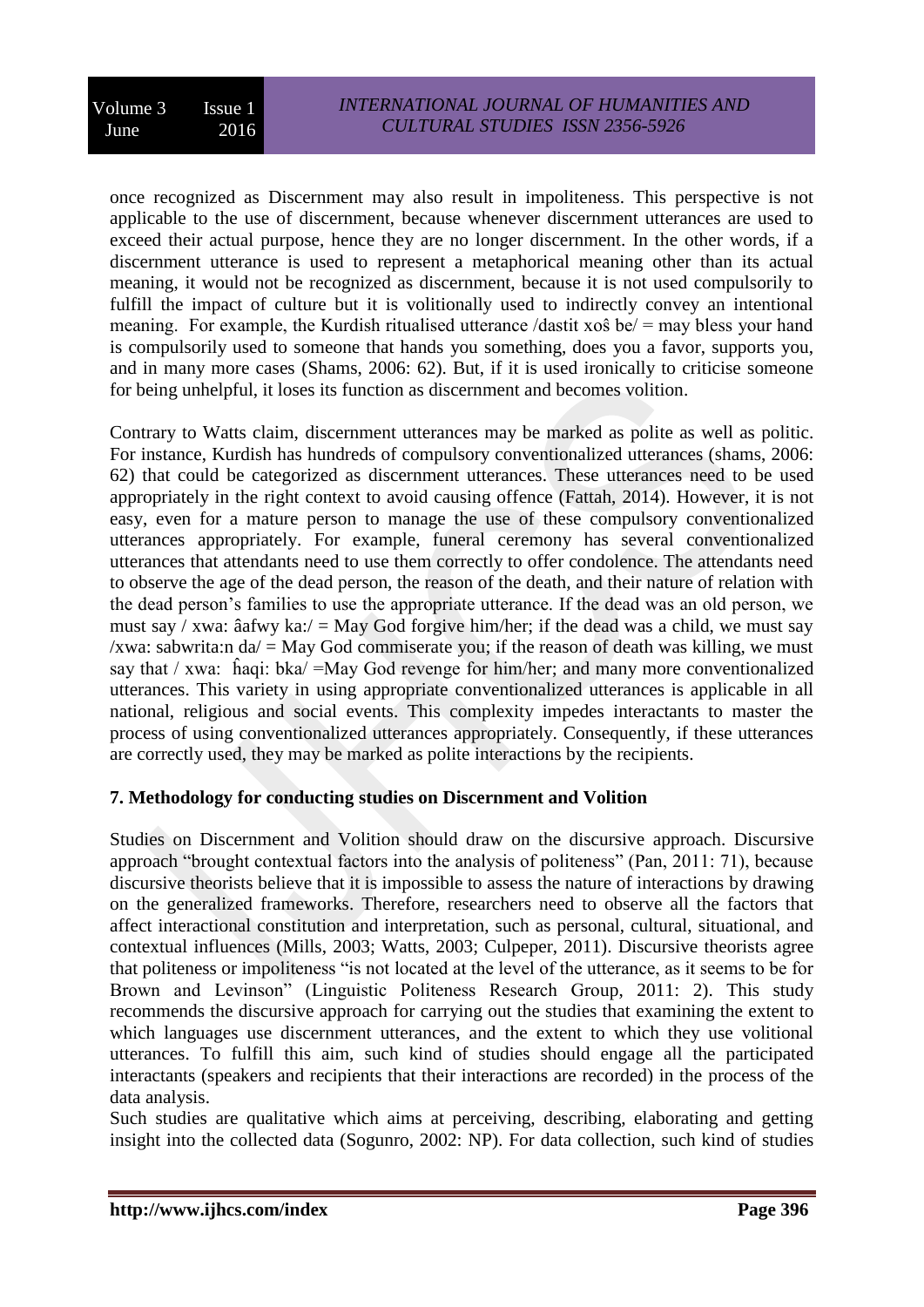should draw on the recording authentic interactions, then making interview with the participants that their interactions are recorded.

#### **7.1. The process of the data collection and the data analysis.**

The researchers should consider the following steps:

Recording several separate authentic interactions at different settings and occasions. Engaging participants of different gender, age, educational background, and social status in order to collect a reliable data that can represent the authentic daily interactions.

After collecting the data the researcher(s) should transcribe the recorded data.

The researchers should indicate all the utterances, phrases, patterns, address terms, strategies, etc. and ask :

- The concerned speaker to state the reason behind using these utterances.
- The concerned recipient(s) to indicate all the polite utterances.

Notice: to distinguish discernment from volitional utterances we have to examine each utterance separately, but we cannot fulfill this purpose unless the interactants indicate the polite utterances that we need to examine them. Therefore, the interactants will be asked the above request as it is clarified in the process number (5).

Both the speaker and the listener should approve the indicated polite utterances in order to examine them one by one to find out which polite utterance is made in accordance with the discernment attempt and which one is made in accordance with the volitional attempt. To fulfil this purpose, researchers should back to the concerned interactants to play to him/her the concerned recorded interactions and simultaneously ask the concerned speaker the following questions:

Asking the concerned speaker the following questions:

1. Is there an alternative polite utterance, term, way, etc. to use it instead of the polite utterance, term, strategy (……..) in this context? Yes/No

1. 1. If (Yes) give the alternative utterance, strategy, etc. (………)

1. 2. If (No), acknowledge that this is the only way to respond in this context.

If the speaker answered the question (1) by (yes) and s/he could give an alternative to the used utterance, pattern, etc., so this utterance, pattern, address term, etc. would be regarded as volition, whereas if the speakers' answer of the question (1) was (No) and acknowledged that it is the only choice, then researcher should go to the recipient(s) to make sure that the same answer could be achieved in order to be approved as discernment. For this purpose, the question may be formulated in this way.

Asking the concerned recipient(s) the following questions:

- 1. Is there an alternative polite utterance, term, strategy, etc. that could be used instead of the utterance, term, strategy (……..) in this context ? Yes/No
- 1. 1. If (Yes) give the alternative utterance, strategy, etc.  $($  .........
- 1. 2. If (No), acknowledge that this is the utterance that you expect from the speaker in this context.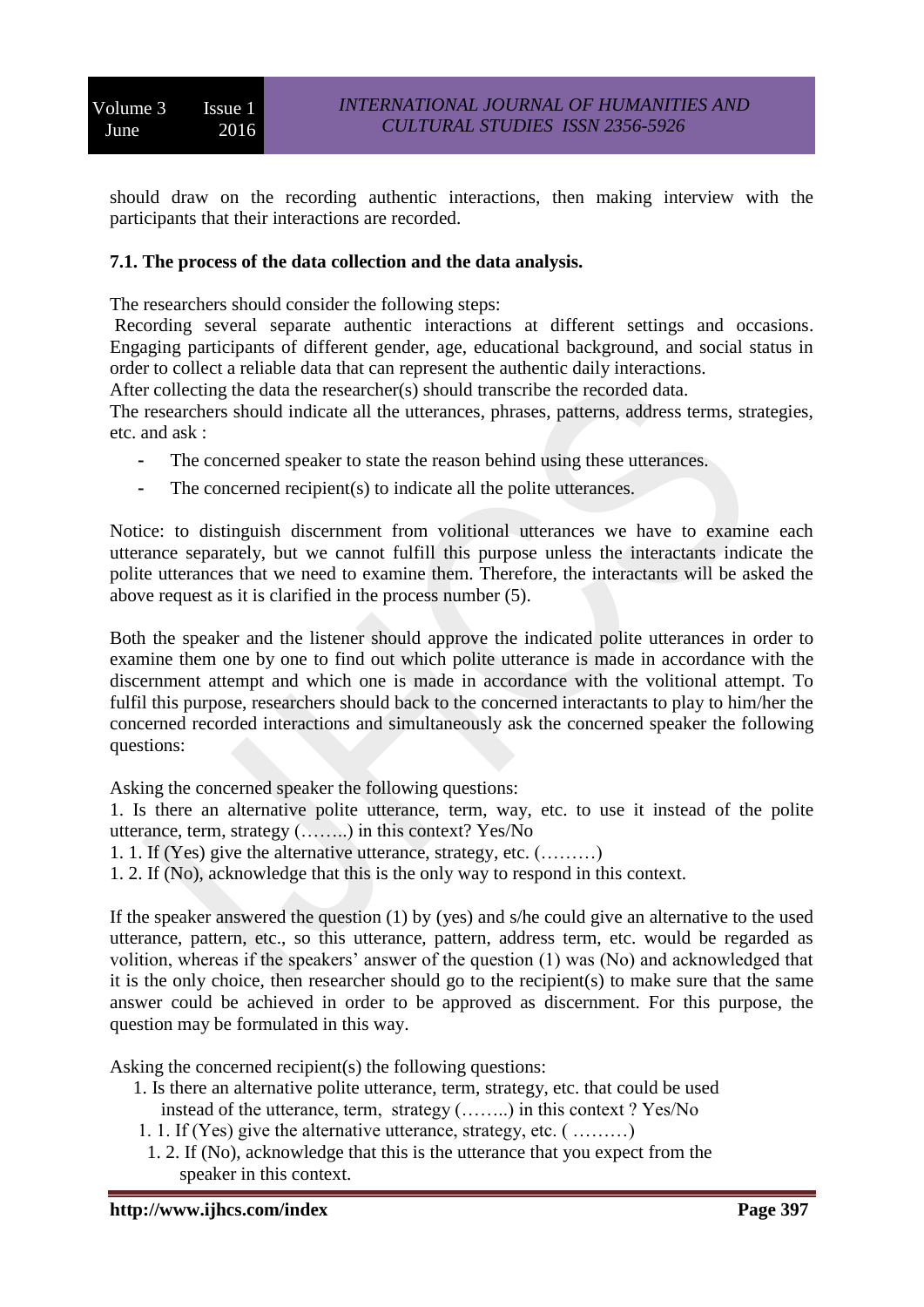Discernment utterances require approving from both the speaker and the listener(s).

6. All the approved polite utterances should go under the same process that clarified in the step number (5).

7. Finally, researchers should count the number of volitional utterances and the number of discernment utterances to infer the proportion of discernment utterances and volitional utterances in the examined language in a particular language, culture, geographical area, or in a particular community of practice.

#### **7.2. A Case Study:**

Some information about the data

- 1. Participants: Three Kurdish students. A is MA. Holder, but (B) and (C) are BA. Holders.
- 2. Setting  $= (A)$ 's home.
- 3. Transcription conventions:

| $\lceil$            | overlapping utterances                                                  |
|---------------------|-------------------------------------------------------------------------|
| O::::               | lengthened sound                                                        |
| (1:5)               | pauses in seconds (e.g. one second and half)                            |
| $(-)$               | short pauses                                                            |
| <i>Italicized</i>   | decreased volume than usual                                             |
| Bold and underlined | The utterances that are indicated by interactants as polite utterances. |

#### **The transcription of the data**

| A: tka:ya <sup>1</sup> ,   | bismila $ka^2 - n$ ,                                                                                                                                                      |                         | ewa                                                                  |                      |
|----------------------------|---------------------------------------------------------------------------------------------------------------------------------------------------------------------------|-------------------------|----------------------------------------------------------------------|----------------------|
| Please,                    | in the name of God do - you, you                                                                                                                                          |                         |                                                                      |                      |
|                            | Please, start to dine by stating the name of God                                                                                                                          |                         |                                                                      |                      |
|                            | B: $\text{mamosta}^3(A)$ , (-) wara to: - $\hat{s}$ [ danisha <sup>4</sup> , bra - m <sup>5</sup> ]<br>Teacher (A), come you -<br>too<br>Mr. (A), take a seat too brother | take a seat, brother- I |                                                                      |                      |
| C:<br>danisha <sup>7</sup> |                                                                                                                                                                           |                         | $\left[\begin{array}{ccc} xwa: & afw: & t - ka^6 \end{array}\right]$ | da                   |
| sit down                   |                                                                                                                                                                           |                         | God forgive - you - v. emphasis sound                                |                      |
|                            |                                                                                                                                                                           |                         | May God forgive you, do take a seat                                  |                      |
| teyka-m                    | A: awa ha:t - m, tw xwa: <sup>8</sup> ewa bismila ka <sup>9</sup> - n, awa bas awa maya                                                                                   |                         |                                                                      |                      |
| pour - I                   | Just come - I, for God you in the name of God, v-you                                                                                                                      |                         |                                                                      | this only this left, |

Please start, I am coming in a second, only this is left to pour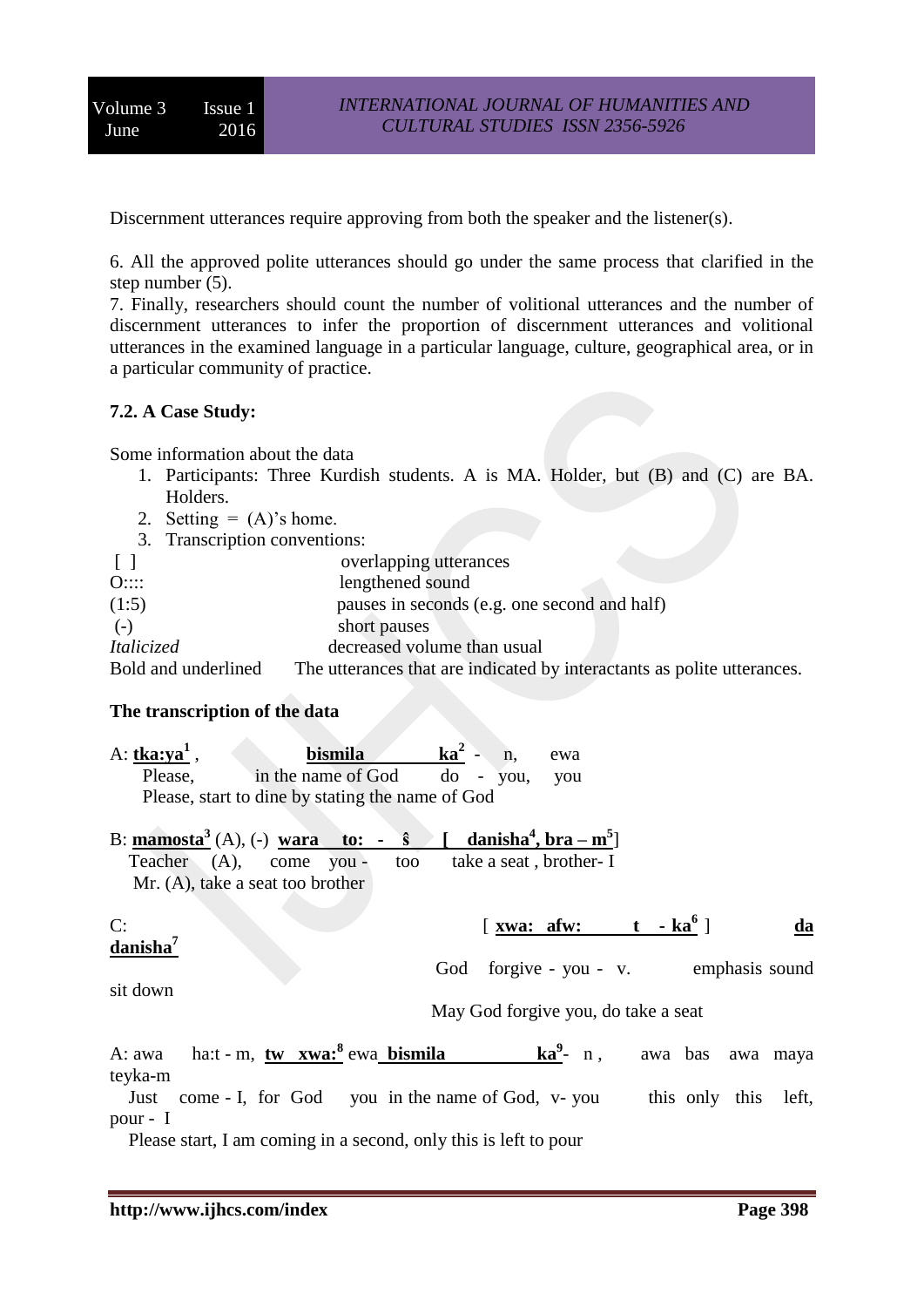C: **da wara<sup>10</sup>** awanda - ŝ zyada<br>this amount - even too much emphasising sound come, this amount - even too much Come in, take a seat, even what you have served is more than the needed.  $(2:4)$ C: *aw - a lera by bash - tra* This- one here v. good - comparative This is better to be here  $(1:7)$ B:  $\frac{h\text{Im}m\text{m}\text{m}\text{m}^{1}}{h\text{Im}m\text{m}\text{m}^{2}}$  (:7) *(:7)*, *ba dl* - *y mn* -  $a^{12}$ sound for deliciousness, Preposition heart possessive himmm, I like it (5.8) A:  $aw - a - \hat{s} - yan$   $\hat{s}$   $\frac{1}{ay} - q \hat{a}$  This – one - more - plural soup - apricot This is the apricot soup as well. C. *ŝla -y - qaisy:::*, [xxxxx] Soup- prepos. Apricot Apricot soup!. B:  $\begin{bmatrix} \text{dast} \\ -\text{t} \end{bmatrix}$  xosh -  $\text{bet}^{13}$ hand – yours bless -  $v$ . May bless your hands C: [**dast-t xosh bet<sup>14</sup>**] May bless your hands (3:2) A: **bbw:r<sup>15</sup>**  ${\bf tw - xwa}^{16}$ , (:6)  ${\bf farmw}^{17}$ **bismila ka<sup>18</sup>-** n Forgive - you for – God, deign in the name of God do - you Forgive me for God, please, start to dine B: **mamosta<sup>19</sup>** , **ba – xwa<sup>20</sup>** awro, **<u>zo:r • man azyat - da<sup>21</sup></del> - y**</u> Teacher, by - God today, very - we inconvenience - v. – you Mr., I swear to God we cause you a lot of inconvenience today. C:  $a\hat{s}hadw^{22}$ waya,[hhhhhhh] Hidden subject  $\overline{\text{testify}}$  true, laugh You are right B: [hhhhhhh] Laugh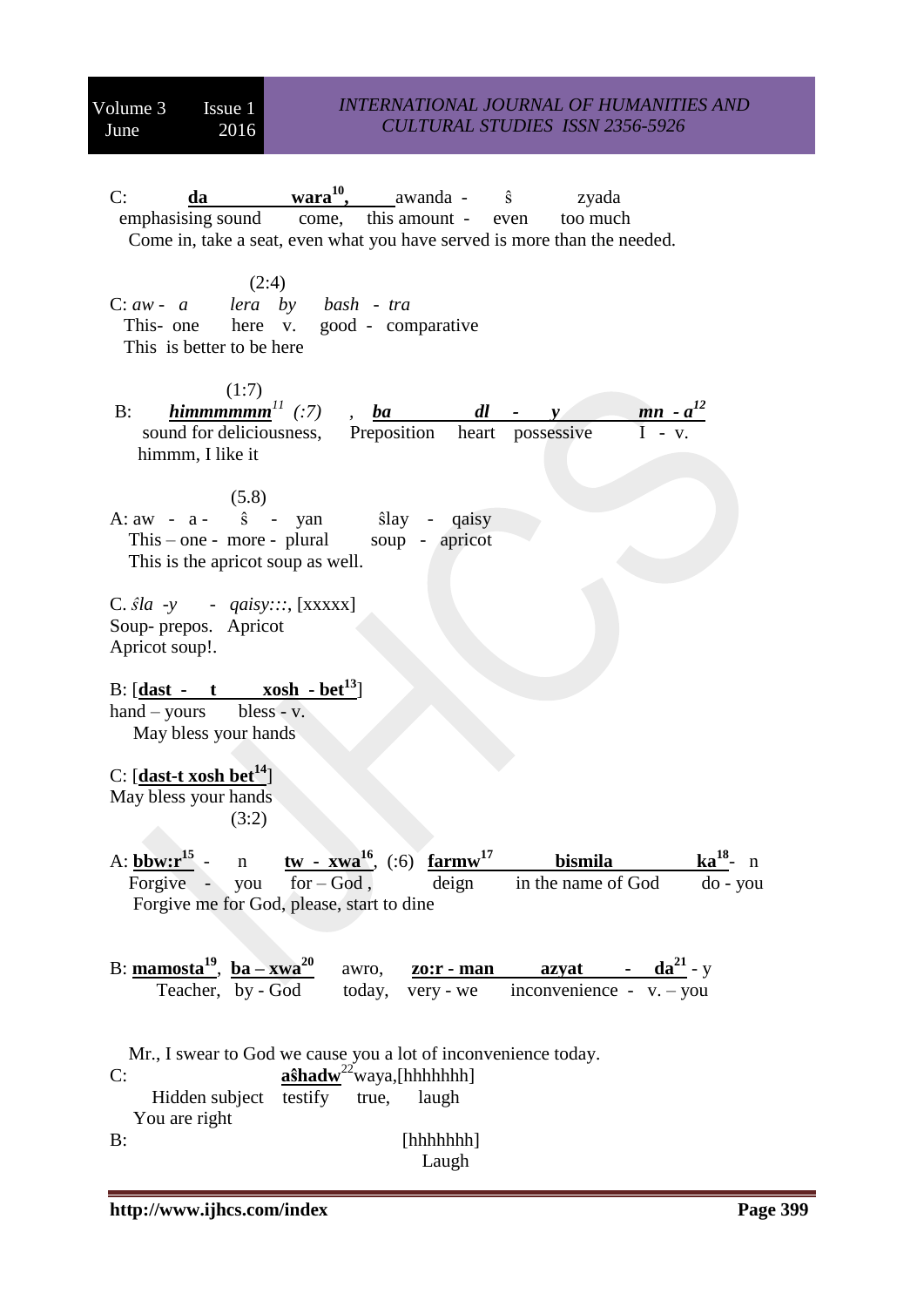| Volume 3<br>June                                          | Issue 1<br>2016                                                                          | <b>INTERNATIONAL JOURNAL OF HUMANITIES AND</b><br><b>CULTURAL STUDIES ISSN 2356-5926</b> |         |                                                                   |                                                                                                                                                                                             |                                                                   |                       |
|-----------------------------------------------------------|------------------------------------------------------------------------------------------|------------------------------------------------------------------------------------------|---------|-------------------------------------------------------------------|---------------------------------------------------------------------------------------------------------------------------------------------------------------------------------------------|-------------------------------------------------------------------|-----------------------|
| $A$ :                                                     |                                                                                          |                                                                                          |         | [hhhhhh]<br>Laugh                                                 |                                                                                                                                                                                             |                                                                   |                       |
| $A$ :<br>č                                                | $-$ m                                                                                    | na                                                                                       | $krd -$ | $\underline{v}a^{23}$                                             | $\frac{\text{bra}^{24}}{\text{frac} \cdot \text{frac}}$ . <u>la xzmat</u> -                                                                                                                 |                                                                   | $da25$                |
| m<br>$\mathbf I$                                          | Something $-I$                                                                           |                                                                                          |         |                                                                   | neg. do – present perfect brother, in service - present simple -                                                                                                                            |                                                                   |                       |
| I have done nothing, brother; It is my pleasure.<br>(4:6) |                                                                                          |                                                                                          |         |                                                                   |                                                                                                                                                                                             |                                                                   |                       |
| Sir                                                       | A: $\underline{\text{Ka:}}k^{26}$ (b) awa bas<br>Sir (b), this one has been grilled well |                                                                                          | brzha   | wa<br>(b) this well grill - present perfect                       |                                                                                                                                                                                             |                                                                   |                       |
| $B:$ to                                                   |                                                                                          |                                                                                          |         | Mr., do not bother yourself, (2.1) may bless your hand.           | <u>azyat - ma - xo<sup>27</sup> mamosta<sup>28</sup>, (1:4)</u> [dast - t<br>you inconvenience neg. - do teacher, hand - yours                                                              | $\frac{\text{xosh}}{\text{beta}^2}$<br>bless v.                   |                       |
| $A$ :                                                     |                                                                                          |                                                                                          |         |                                                                   | ſ<br>azyat<br>It is my pleasure                                                                                                                                                             | $\mathbf{n}$<br>$\sim 100$<br>Inconvenience - Neg. $-$ present v. | <u>ya</u> : $30$ ]    |
| Sir (c)                                                   | A: $k a : k^{31}(c)$ [xxxxxxx]                                                           |                                                                                          |         |                                                                   |                                                                                                                                                                                             |                                                                   |                       |
| <u>- t xosh bet<sup>35</sup></u><br>-you bless v.         | C: bbwra $32$ mamosta $33$                                                               | xom                                                                                      |         |                                                                   | <b>dast</b> radakes $-m34$ , (2:) ooohh<br>Sorry teacher, myself hand stretch - I, exclamation sound, very this, hand<br>Sorry Mr., I do serve myself, it is too much, may bless your hand. |                                                                   | zora awa, <b>dast</b> |
| Bon appetite<br>(5:6)                                     | A: $\text{a:fe:tt - an - bet}^{36}$<br>healthy - $you - v$ .                             |                                                                                          |         |                                                                   |                                                                                                                                                                                             |                                                                   |                       |
| $B$ :<br>Really                                           | barasty zor<br>very                                                                      | ba<br>prepos.                                                                            |         | delicious,<br>Actually, it is very delicious, may bless your hand | $\tan^{-37}$ , (:7) $\frac{dast - t}{dx}$ xosh - bet <sup>38</sup><br>$hand - your$                                                                                                         | bless - v.                                                        |                       |

# A: **a:fe:tt - an - bet<sup>39</sup>**

**http://www.ijhcs.com/index Page 400**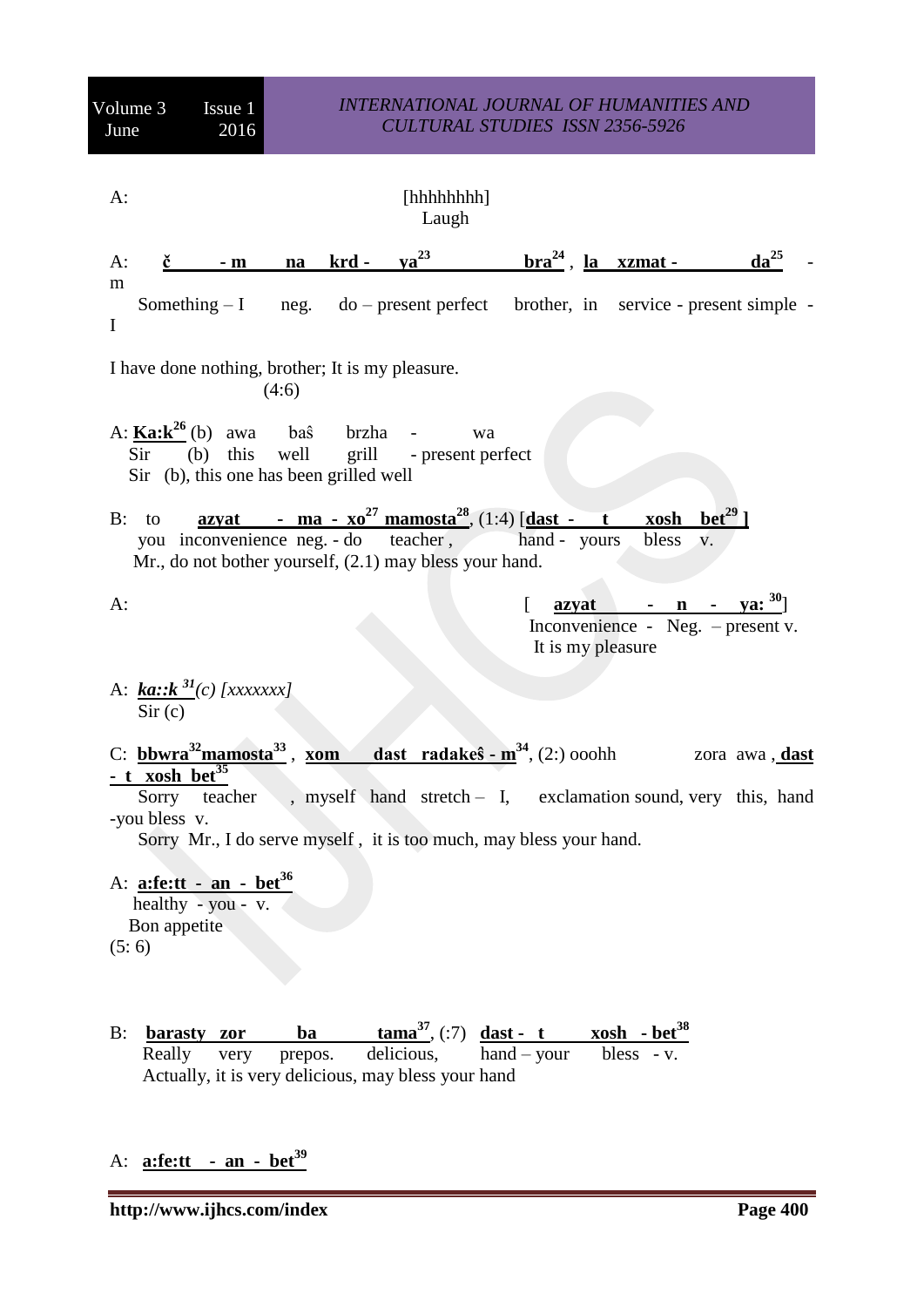healthy - you - v. Bon appetite

 $C: xwa:rdn - y$  **mamosta<sup>40</sup><b>harwa** :, **dameka bir -y dakam 42** ,**hhhhh**

 Food - possessive teacher always likewise delicious, long ago miss- it v. - I, laugh

Mr.'s food is always delicious; I have missed, hhhhhhh

A: **awa** boya wa ba asany razibw<sup>44</sup> - y, hhhhh, (-) **ya**  $xwa^{45}$ , afet - tan  $\frac{46}{46}$ 

 that because like that easily accept - you, lough Asking God, healthy - plural v. That is why you accepted the invitation easily! hhhhh , asking God, (-) it may be healthy

#### **7.3. Data Analysis**

As it has been explained in the methodology:

1. After the indication of all the polite utterances, patterns, address terms, phrases, etc. by the interactants, then I examined all of them one by one as the following three samples.

## **The utterance /tka:ya<sup>1</sup> / = please**

#### **I asked the concerned speaker**

1. Is there an alternative utterance to use it instead of the utterance /tka:ya<sup>1</sup> / in this context? Yes/No

*1. 1. If (Yes) give the alternative utterance (………)*

*1. 2. If (No), acknowledge that this is the only way to respond in this context.* 

The answer was (yes)

And he gave two alternatives  $(\lambda)$  a:wreya:n/ = friends;  $\lambda$  /twxwa:/ = for the sake of God ). Drawing on the concerned interactant's response we can elucidate that the utterance  $(tka:ya<sup>1</sup>)$ has been chosen among a range of suitable utterances. Therefore, the utterance (tka:ya1) is regarded as volition in this context.

# **The utterance (bismila ka<sup>2</sup> )**

#### **I asked the concerned speaker**

1. Is there an alternative utterance to use it instead of the formulaic utterance /bismila  $ka^2$ / in this context? Yes/No

*1. 1. If (Yes) give the alternative utterance (………)*

*1. 2. If (No), acknowledge that this is the only way to respond in this context.* 

#### The answer was (yes), and he gave the alternative (/farmw/ *=deign*).

Drawing on the concerned interactants' response we can elucidate that the utterance  $/b$ ismilaka<sup>2</sup>/ has been chosen among a range of suitable utterances. Therefore, the utterance /bismila  $ka^2$ / is regarded as volition in this context.

**The address term /ma:mosta:**<sup>3</sup>/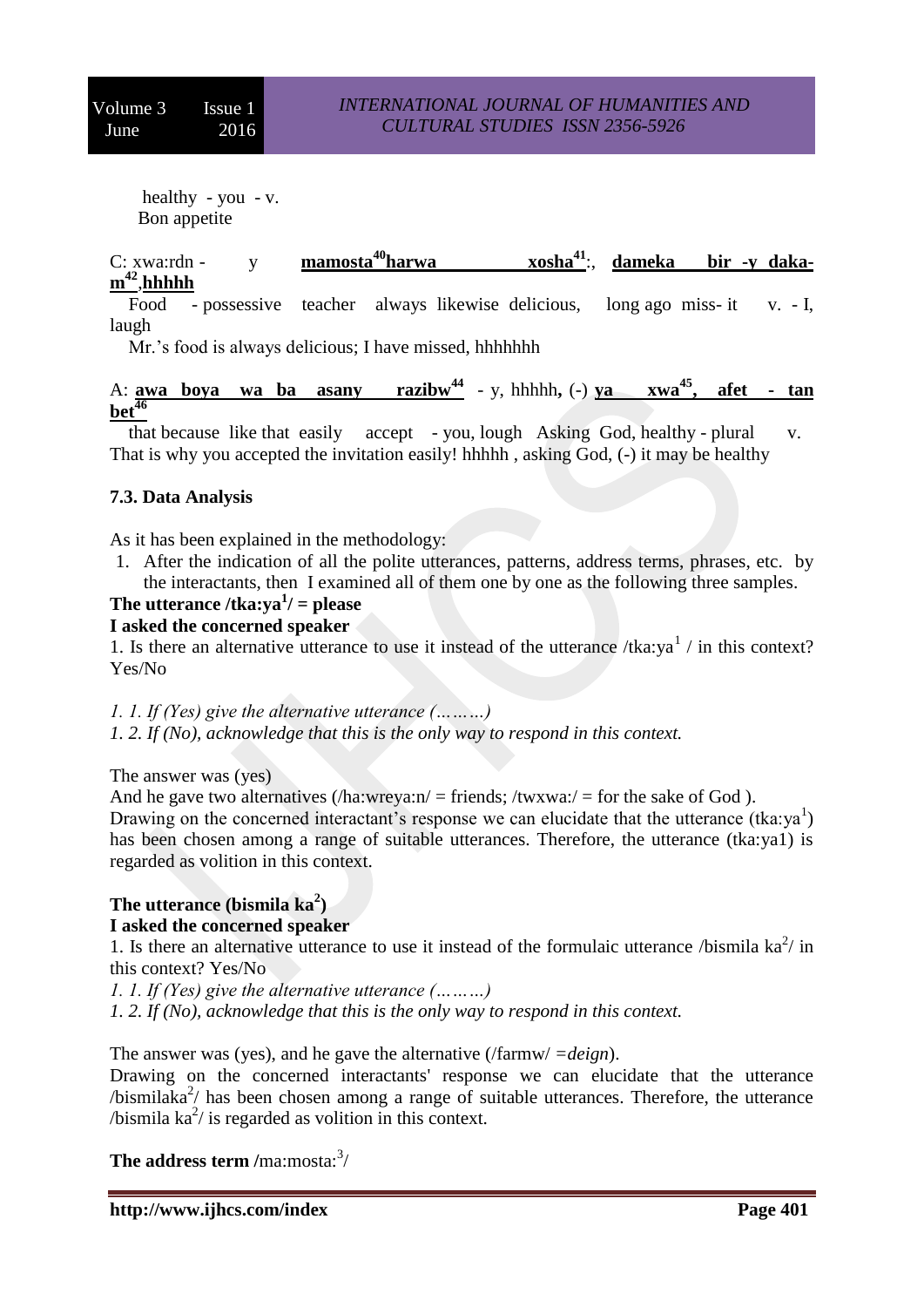#### **I asked the speaker**

1. Is there an alternative utterance to use it instead of the address term /ma:mosta: $3/$  in this context? Yes/No

*1. 1. If (Yes) give the alternative utterance (………)*

*1. 2. If (No), acknowledge that this is the only way to respond in this context.* 

The answer was (no) and he has acknowledged that this is the only way to respond in this context

Drawing on the concerned interactant's response, we can elucidate that there is no an alternative to use instead of the address term /ma: mosta: $3/$  in this context. Therefore, this utterance is regarded as Discernment.

#### **7.4. Findings**

The analysis of the following short recorded interaction has brought about these findings:

- 1. (46) utterances, patterns, address terms, phrases, etc. have been indicated as polite attempts by the concerned interactants in this piece of interaction.
- 2. (10) out of (46) utterances have been approved as discernment which are the utterances number (3, 13, 14, 19, 28, 30, 33, 39, 40, 46). The discernment utterances maintain the address term (ma:mosta = \*teacher = Mr.) five times; the formulaic utterance (datxoŝ = may bless your hand) two times; the formulaic utterance (âa:feta:n bet = bon appetite) two times; and the formulaic utterance (azyatnya = it is not inconvenience = it is my pleasure) once.
- 3. (36) out of (46) utterances have been approved as volition which are the utterances number (1, 2, 4,5, 6, 7, 8,9, 10, 11, 12, 15, 16, 17, 18, 20, 21, 22, 23, 24, 25, 26, 27, 29, 31, 32, 34, 35, 36, 37, 38, 41, 42, 43, 44, and 45).
- 4. The same utterance (e.g. âafeta:n bet) in this short recorded interaction somewhere is approved as discernment (e.g. in 39 and 46), whereas it is approved as volition somewhere else (e.g. in 36). Therefore, I asked the interactants for the reason and the answer was " in 39 and 46, I was obliged to use the utterance (âafeta:n bet  $=$  may be health), because the invitees states that the food is delicious, whereas in 36 I just liked to used it".

## **7.5. The result**

In this piece of recorded interactions, approximately %22 percent of the attempts by interactants were made in accordance of using discernment, whereas approximately %78 of the attempts were made in accordance of using volition.

Notice: This result just represents around 10 minutes of Kurdish recorded interactions in a particular occasion at a dinner time at home which we expect the use of culturally recommended patterns more comparing to another occasion or in a different context, because there many factors that can affect the result such as the setting, the nature of the occasion, the gender, the cultural background, social status of the interactants, educational backgrounds, the age of the interactants, and many more issues.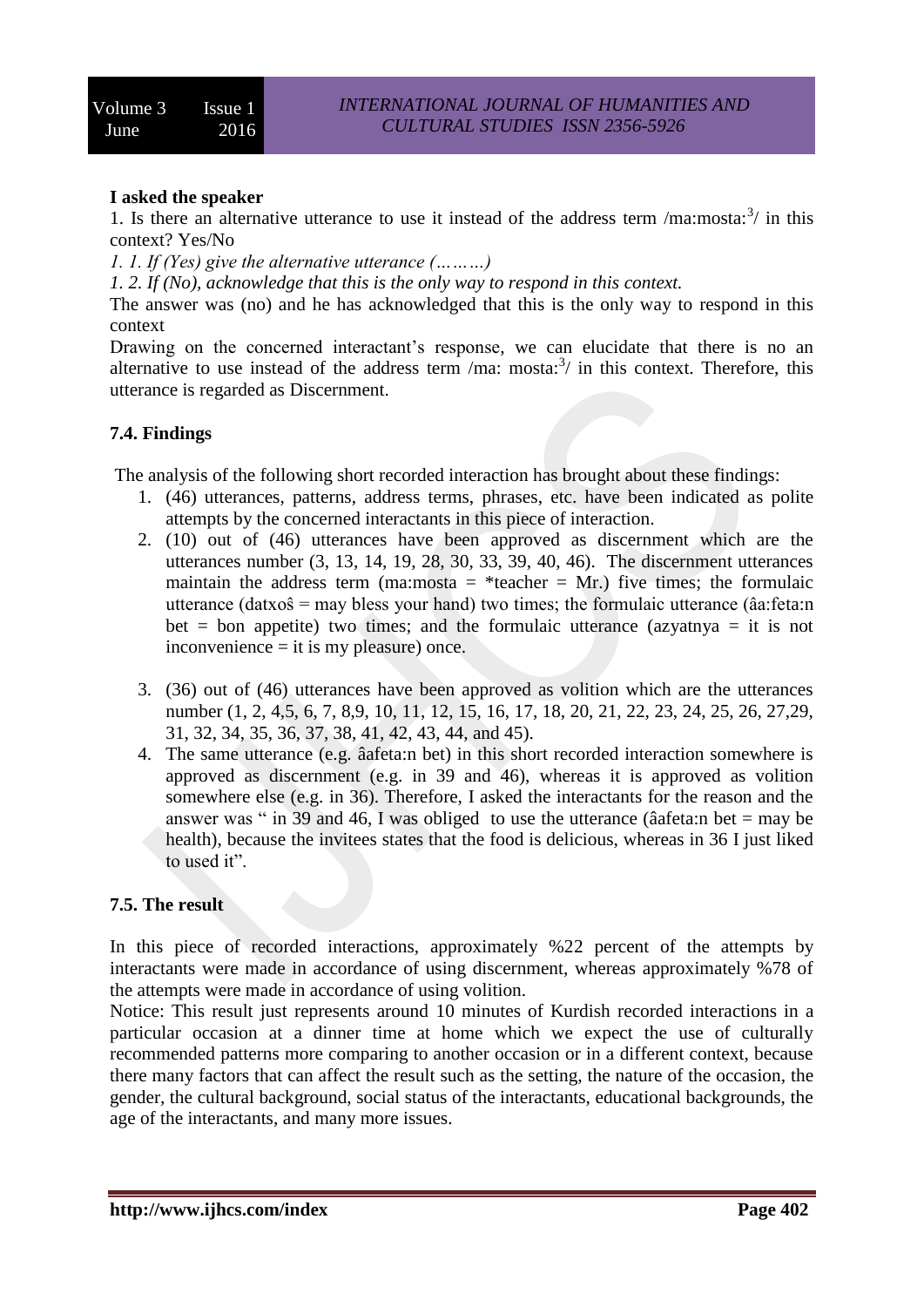#### **8. Conclusions**

- 1. The concept of Discernment can represent both culturally recommended patterns and culturally ritualized utterances to be able to operate in all languages and cultures.
- 2. Discernment interactions result from the awareness of interactants to the importance of considering cultural norms, which means that they are not completely free from the interactants' choice.
- 3. Although Discernment is the result of the observance of cultural norms, it is regarded as one aspects of politeness.
- 4. Volition is just associated with the interactants' willingness to show politeness.
- 5. Only interactants themselves can accurately recognize Discernment utterances from Volitional utterances.
- 6. The utterance that is recognized as discernment in a particular context can also be recognized as volition in a different context.
- 7. Discernment and Volition are the most adequate aspects to be engaged in the process of examining the degree of the impact of culture on daily interactions.
- 8. Discursive Approach is the most appropriate approach to examine the degree of using Discernment and volitional utterances in any language.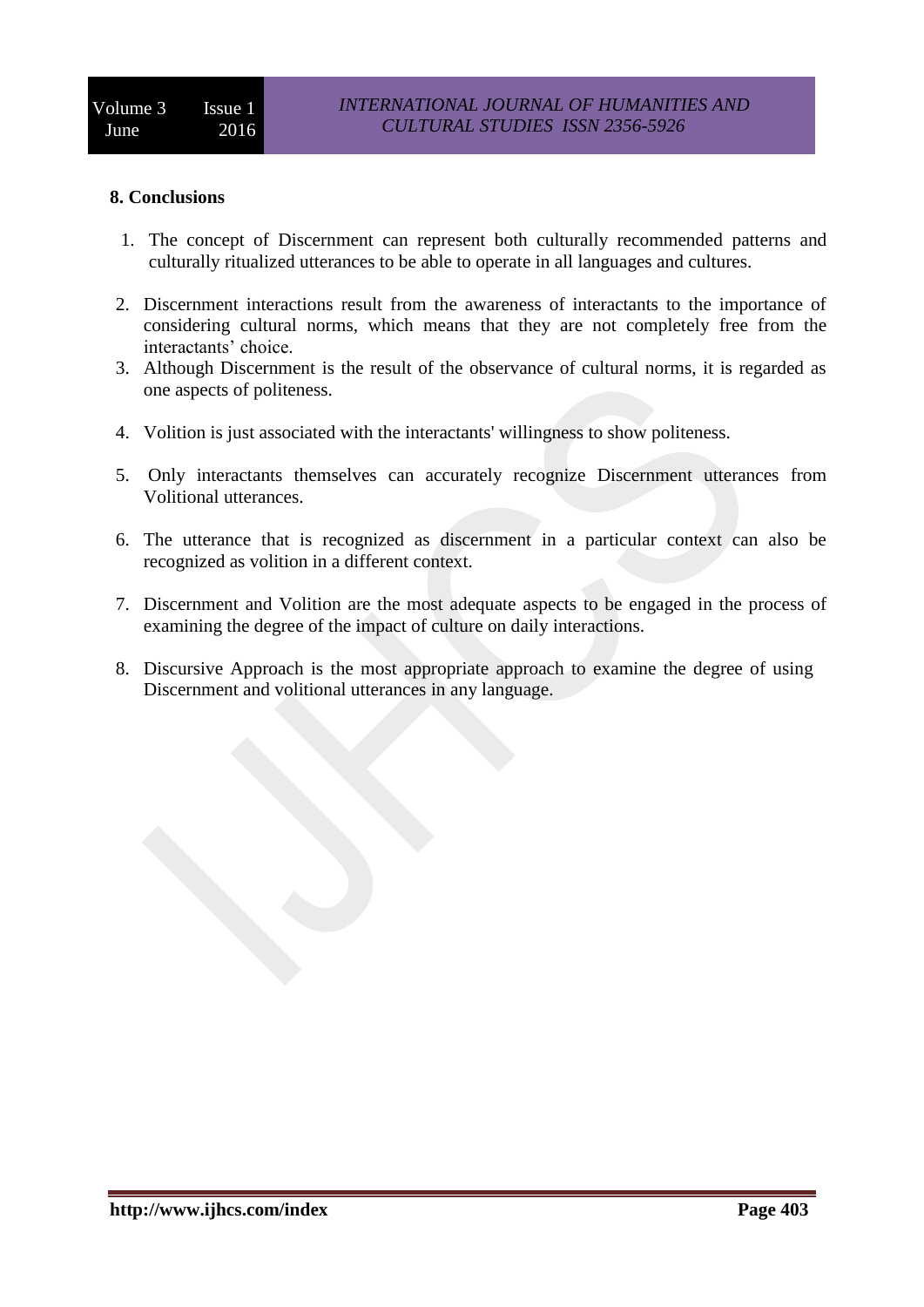## **References**

Blum-Kulka, Shoshana (2005) The metapragmatics of politeness in Israeli society. In: Watts, Richard J., Sachiko Ide and KonradEhlich (eds.). *Politeness in Language: Studies in its History, Theory and Practice*, 2<sup>nd</sup> ed., Berlin and New York, MoutondeGruyter, 255-280.

Brown, Penelope and Levinson, C. Stephen (1978) *Politeness: Some universals in language usage.* Cambridge, Cambridge University Press.

Brown, Penelope and Levinson, C. Stephen (1987) *Politeness: Some universals in language usage.* Cambridge, Cambridge University Press.

Culpeper, Jonathan (2010). Conventionalised impoliteness formulae. *Journal of Pragmatics, 42 (12), 3232-3245.*

Culpeper, Jonathan (2011) *Impoliteness: Using Language to Cause Offence*.Cambridge, Cambridge University Press.

Dickey, Eleanor (1997).Forms of address and terms of reference. *Journal of Linguistics*, 33 (2), 255-274.

Eelen, Gino(2001). *A Critique of Politeness Theories*. Manchester, St. Jerome Publishing.

Fattah, Bikhtiyar Omar (2014) Formulaic Utterances in English and Kurdish. *Journal of Raparin University*, (2), 3-12.

Gudykunst, William (1997) Cultural variability in communication : an introduction.Communication Research, 24 (4), 327-348.

Haugh, Michael, and Obana, Yasuko (2011) Politeness in Japan. In: Kádár, DánielZ. and Mills, Sara (eds). Politeness in East Asia. Cambridge, Cambridge University press.

Shams, Hemn Abdul-hamid (2006). Style and Expressing in Social Occasions. Unpublished M.A. Thesis. University of Koya.

Hill, Beverly, Ide, Sachiko, Ikuta, Shoko, Kawawsaki, Akiko and Ogino, Tsunao (1986) Quantitative Evidence from Japanese and American English. *Journal of Pragmatics,* 10 (3), 347-371.

Hofstede, Geert (1984) *Culture's Consequences: International Differences in Work- Related Values*. California and London, Sage.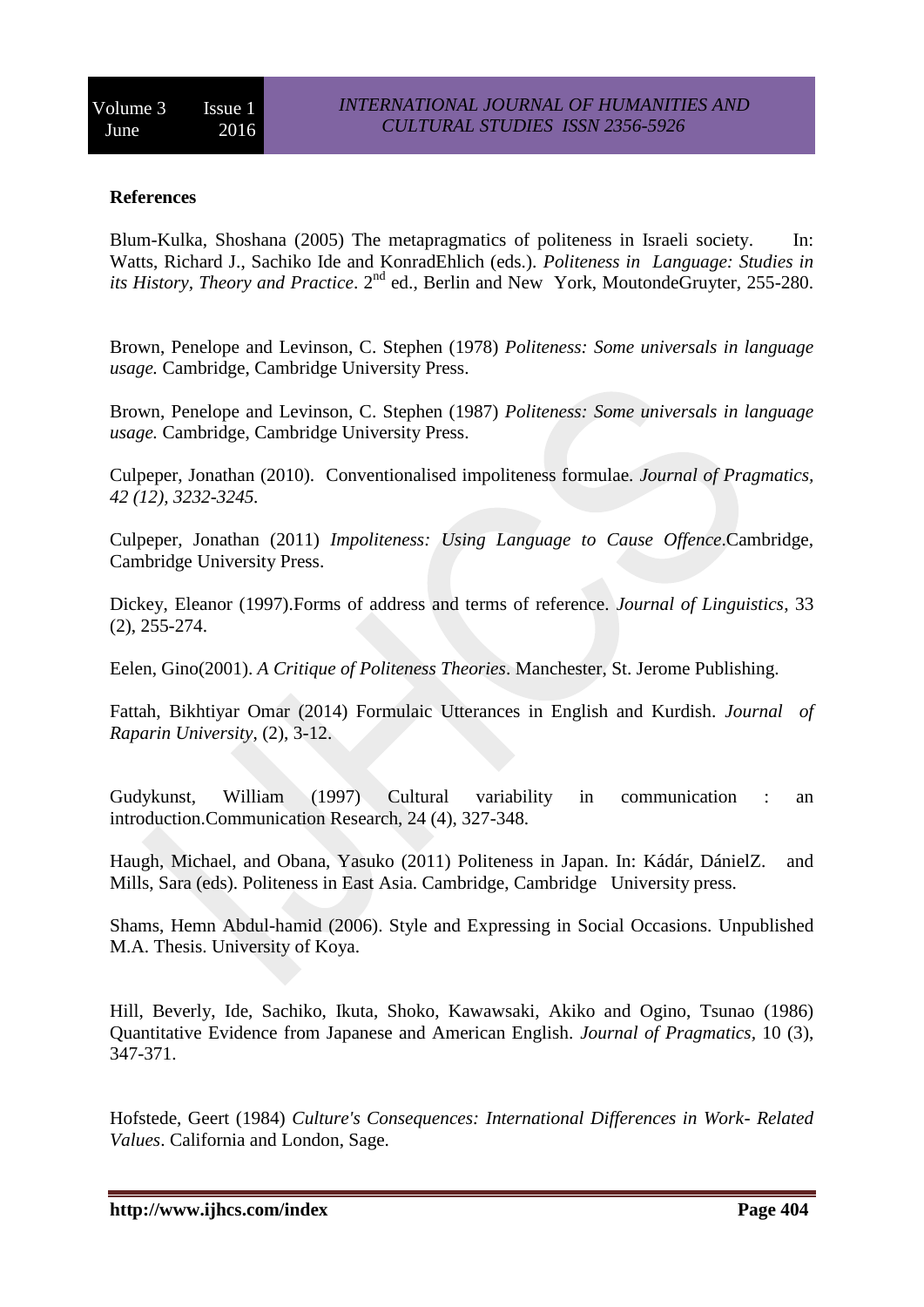Ide, Sachiko (1982) Japanese sociolinguistics: politeness and women's language*. Lingua*, 57(2-4), 357–385.

Ide, Sachiko (1989) Formal forms and discernment: Two neglected aspects of universals of linguistic politeness. *Multilingua*, 8 (2-3), 223-248.

Ide, Sachiko (1992a) Gender and function of language use: quantitative and qualitative evidence from Japanese. *Pragmatic and Language Learning*, 3, 117- 129*.*

Ide, Sachiko (1992b).On the notion of wakimae: toward an integrated framework of linguistic politeness*. Mejiro Linguistic Society (MLS),* 298-305.

Ide, Sachiko, Hill, Beverly, Carnes, Yukiko M., Ogino, Tsunae and Kawasaki, Akiko (2005) The concept of politeness: an empirical study of American English and Japanese. In: Watts, Richard, Ide, Sachiko and Ehlich, Konrad (eds.). *Politeness In Language*, 2<sup>nd</sup> ed., Berlin and New York, Mouton de Gruyter.

Kadar, Daniel Z. and Mills, Sara (eds.) *Politeness in East Asia*. Cambridge, Cambridge University Press, 71-91.

Kádár, DánielZ. and Mills, Sara (2013). Rethinking Discernment. *Politeness Research*, 9 (2),133-158.

Lakoff, Robin (1973) The logic of politeness: or, minding your p's and q's. In: *Papers from the Ninth Regional Meeting of the Chicago Linguistic Society* Chicago, Chicago Linguistic Society, 292-305.

Lakoff, Robin (1990) Talking power: The politics of language in our lives. Glasgow, HarperCollins.

Lay Chew, Grace Chye (2011) Politeness in Japan. In: Kádár, DánielZ. and Mills, Sara (eds). Politeness in East Asia. Cambridge, Cambridge University press.

Leech, Geoffrey N. (1983) *Principles of Pragmatics*. London and New York, Longman.

Linguistic Politeness Research Group (2011) *Discursive Approaches to Politeness*. Berlin, De Gruyter Mouton.

Matsumoto, Yoshiko (1993) Linguistic politeness and cultural style: Observation from Japanese. In: Clancy, Patricia M. (ed.). *Japanese/Korean Linguistics, II*. Stanford, CA: Center for Study of Language and Information, 55-67.